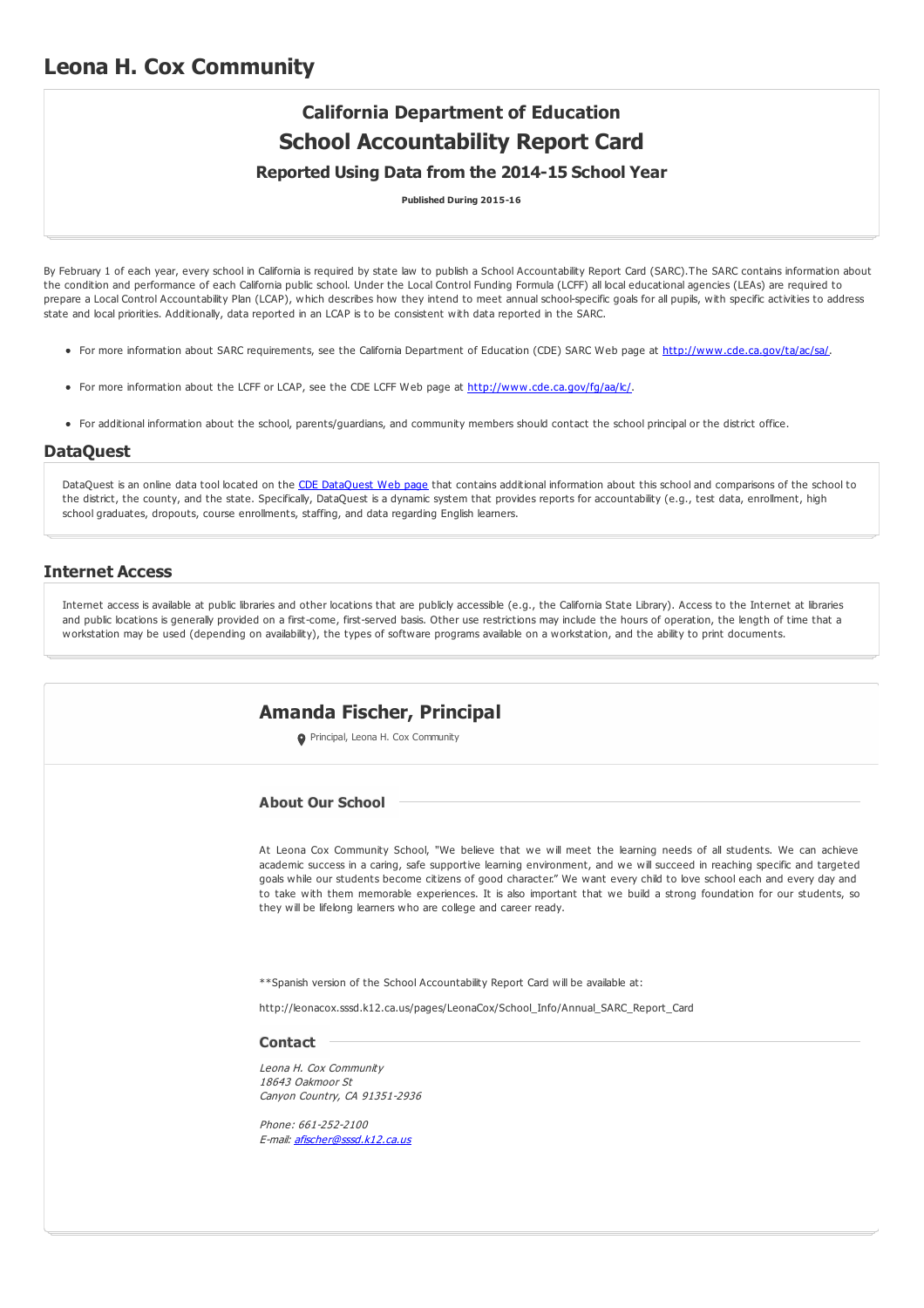# **About This School**

#### **Contact Information - Most Recent Year**

| <b>District Contact Information - Most Recent Year</b> |                  |  |  |  |  |  |
|--------------------------------------------------------|------------------|--|--|--|--|--|
| <b>District Name</b><br>Sulphur Springs Union          |                  |  |  |  |  |  |
| <b>Phone Number</b>                                    | $(661)$ 252-5131 |  |  |  |  |  |
| <b>Superintendent</b> Dr. Catherine Kawaguchi          |                  |  |  |  |  |  |
| <b>E-mail Address</b><br>ckawaquchi@sssd.k12.ca.us     |                  |  |  |  |  |  |
| Web Site<br>http://www.sssd.k12.ca.us                  |                  |  |  |  |  |  |
|                                                        |                  |  |  |  |  |  |

| <b>School Contact Information - Most Recent Year</b> |                                                 |  |  |  |
|------------------------------------------------------|-------------------------------------------------|--|--|--|
|                                                      | School Name Leona H. Cox Community              |  |  |  |
| <b>Street</b>                                        | 18643 Oakmoor St                                |  |  |  |
|                                                      | City, State, Zip Canyon Country, Ca, 91351-2936 |  |  |  |
| <b>Phone Number</b> 661-252-2100                     |                                                 |  |  |  |
| Principal                                            | Amanda Fischer, Principal                       |  |  |  |
| <b>E-mail Address</b>                                | afischer@sssd.k12.ca.us                         |  |  |  |
| <b>Web Site</b>                                      | leonacox.sssd.k12.ca.us/pages/LeonaCox          |  |  |  |
| School (CDS) Code                                    | <b>County-District-</b> 19650456022883          |  |  |  |

Last updated: 1/14/2016

#### **School Description and Mission Statement - Most Recent Year**

Leona Cox Community School is celebrates over 50 years of excellence in education. Leona Cox opened to students in September 1964. The school is located in Santa Clarita, a suburban community forty miles northeast of Los Angeles. Our school is named in honor of Mrs. Leona H. Cox, former Sulphur Springs School Board member and librarian, who worked tirelessly at the first district school founded in 1872.

The multi-leveled campus nestled into a hillside vista adjacent to rolling chaparral and residential homes serves approximately 600 students in preschool through sixth grade. Leona Cox serves over 510 students in nineteen regular education classes. In addition to the regular education program, there are seven Special Day Classes serving 90 communicatively impaired students in grades Preschool through Kindergarten. The academic support staff includes three Speech and Language Specialists, a Resource Teacher, two School Psychologists, an Adaptive P.E. Teacher, as well as Occupational Therapy and Physical Therapy services. In addition, we have a private preschool on campus that works in conjunction with our staff to integrate our Special Education preschoolers into a regular preschool setting. Leona Cox is a Title One school that follows a K-6 Response to Intervenion (RtI) model of differntiated instruction supported by two TOSAs (Teachers on Special Assignment) to improve reading instruciton. In addition Music/Art specialists instruct students on a weekly basis.

Leona Cox serves a community that is diverse in culture, ethnicity, and socio-economic status. Sixty-one percent of the students live within the state identified poverty level. Fifty-nine percent of our students are Hispanic, twenty-six percent are White, seven percent are African American, two percent are Asian and six percent of students are from other ethnic backgrounds. The school is linguistically diverse as well with twenty-seven percent of students identified as English Learners.

Leona Cox has made significant gains over the last few years to improve the academic achievement of all students. A large part of our success can be attributed to our Professional Learning Community model.

**Leona Cox Community School's Vision and Mission Statements**

#### **Mission Statement**

We, the Professional Learning Community at Leona Cox Elementary School:

BELIEVE that we will meet the learning needs of all students who will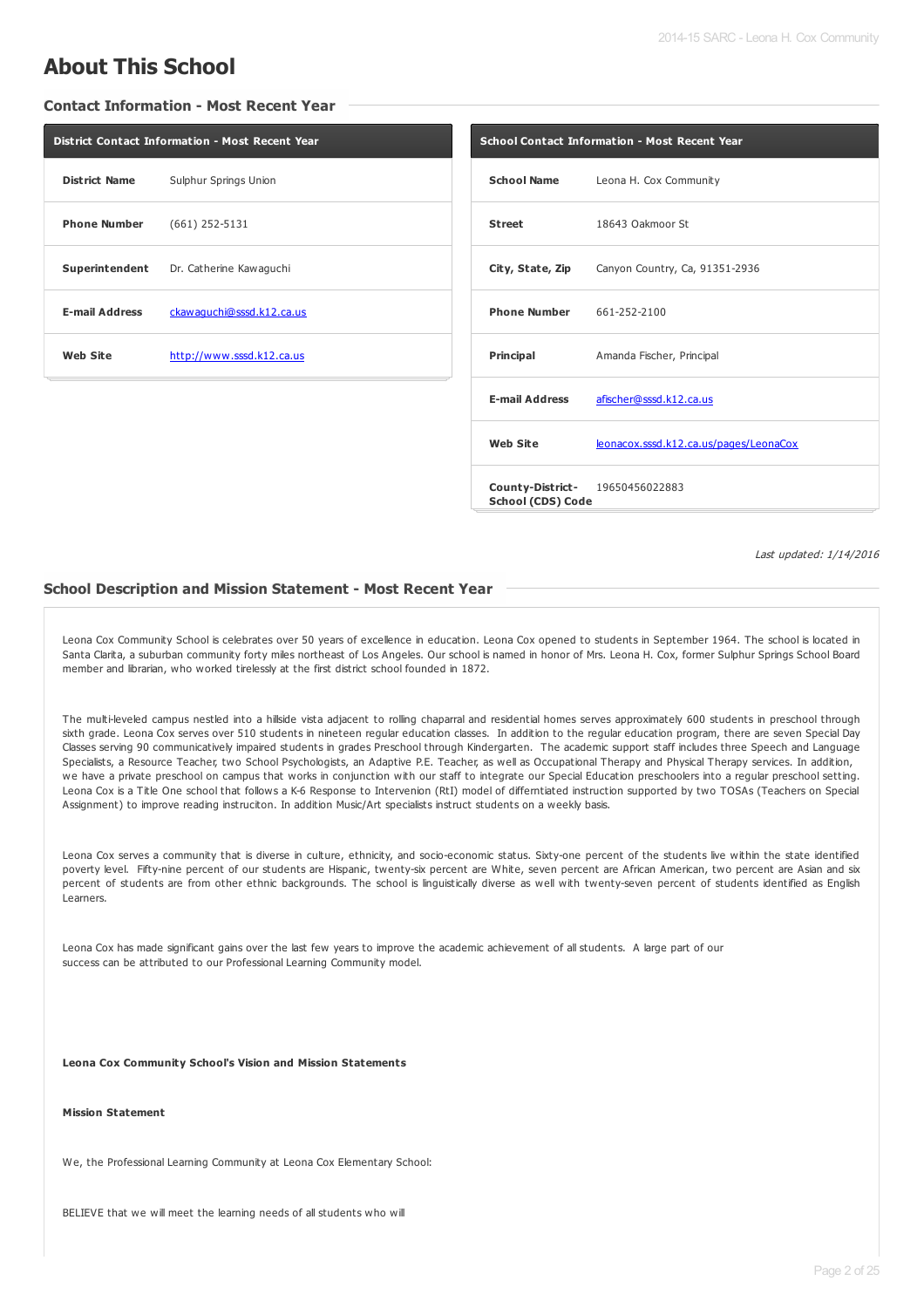ACHIEVE academic success in a caring, safe, supportive, learning environment, and

SUCCEED in reaching specific measurable and articulated goals while becoming citizens of good character.

#### **Vision Statement**

In order to achieve our mission:

- There is a commitment to continuous improvement through the use of collaborative teams and data analysis
- All students have access to a rigorous and relevant standards based curriculum
- Systematic intervention is based on common, timely, effective assessment
- Appropriate strategies are used to support instruction based on individual needs
- All students are provided with an opportunity to use technology efficiently to develop critical thinking skills that apply to real life situations
- The diversity of the school community is embraced and valued
- Academic growth, success and citizenship are celebrated
- Respectful partnerships exist among staff, parents, students, and the community

Leona Cox Community School is fortunate to have a very dedicated and active PTA. It sponsors a variety of programs that benefit students and teachers in many ways. Some of the programs the PTA supports are disaster preparedness, assemblies, field trips, Reflections, Art programs, social events, food drives, creation of a yearbook, room representatives for each classroom, the Harvest Festival, and many other student-centered activities.

#### **Leona Cox Community School is truly a living model of our school motto, "Believe –Achieve – Succeed!"**

Spanish version of the SARC can be found at: http://leonacox.sssd.k12.ca.us/pages/LeonaCox/School\_Info/Annual\_SARC\_Report\_Card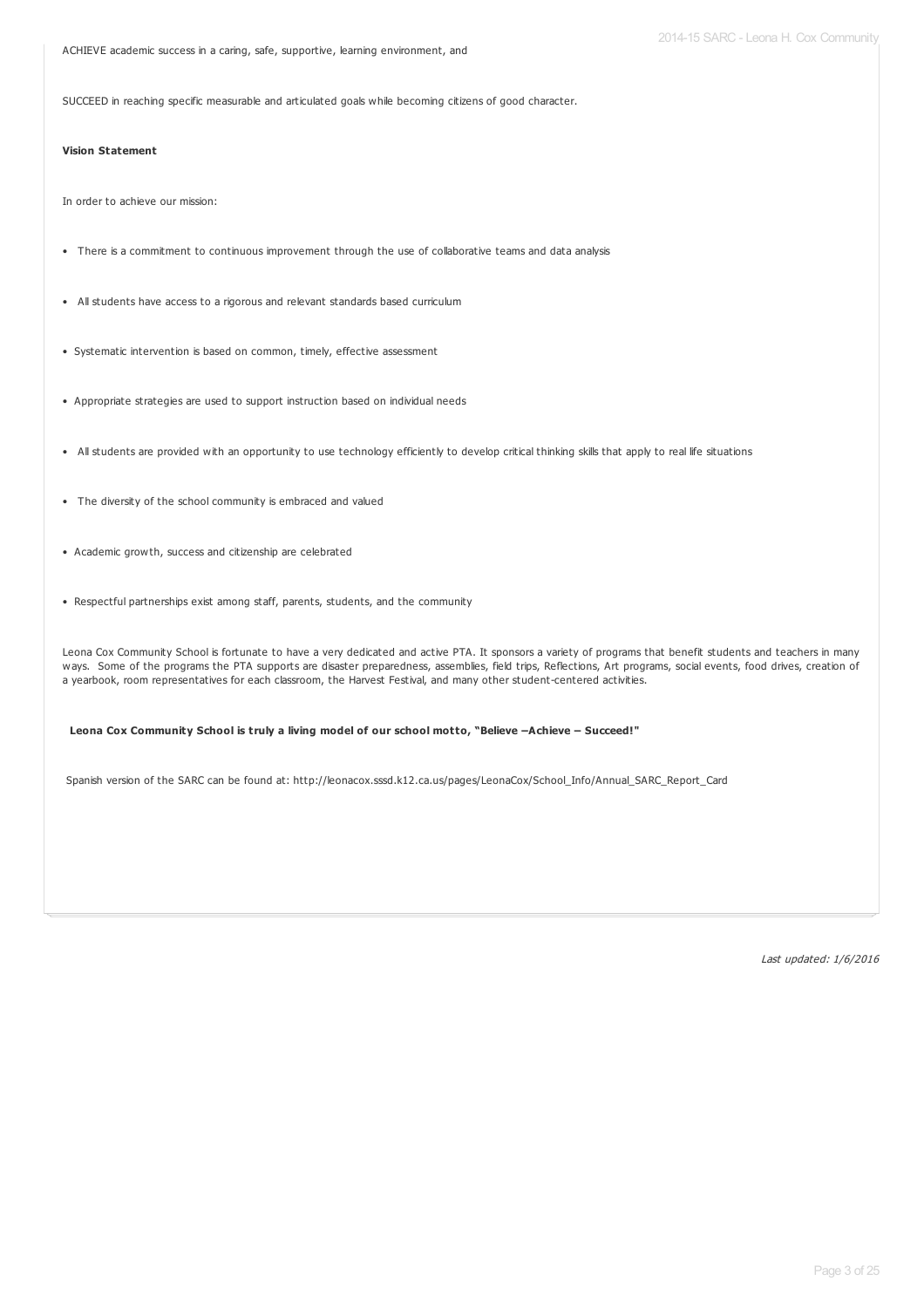# **Student Enrollment by Grade Level (School Year 2014-15)**

| <b>Grade Level</b>      | <b>Number of Students</b> |
|-------------------------|---------------------------|
| Kindergarten            | 145                       |
| Grade 1                 | 67                        |
| Grade 2                 | 59                        |
| Grade 3                 | 67                        |
| Grade 4                 | 78                        |
| Grade 5                 | 67                        |
| Grade 6                 | 67                        |
| <b>Total Enrollment</b> | 550                       |



Last updated: 1/6/2016

# **Student Enrollment by Student Group (School Year 2014-15)**

| <b>Student Group</b>                | <b>Percent of Total Enrollment</b> |  |
|-------------------------------------|------------------------------------|--|
| Black or African American           | 6.5%                               |  |
| American Indian or Alaska Native    | 0.2%                               |  |
| Asian                               | 1.6 %                              |  |
| Filipino                            | 3.6%                               |  |
| Hispanic or Latino                  | 59.3 %                             |  |
| Native Hawaiian or Pacific Islander | $0.2 \%$                           |  |
| White                               | 25.6%                              |  |
| Two or More Races                   | 2.9%                               |  |
| Socioeconomically Disadvantaged     | 60.9%                              |  |
| English Learners                    | 27.3%                              |  |
| Students with Disabilities          | 18.0 %                             |  |
| Foster Youth                        | 1.3 %                              |  |
|                                     |                                    |  |

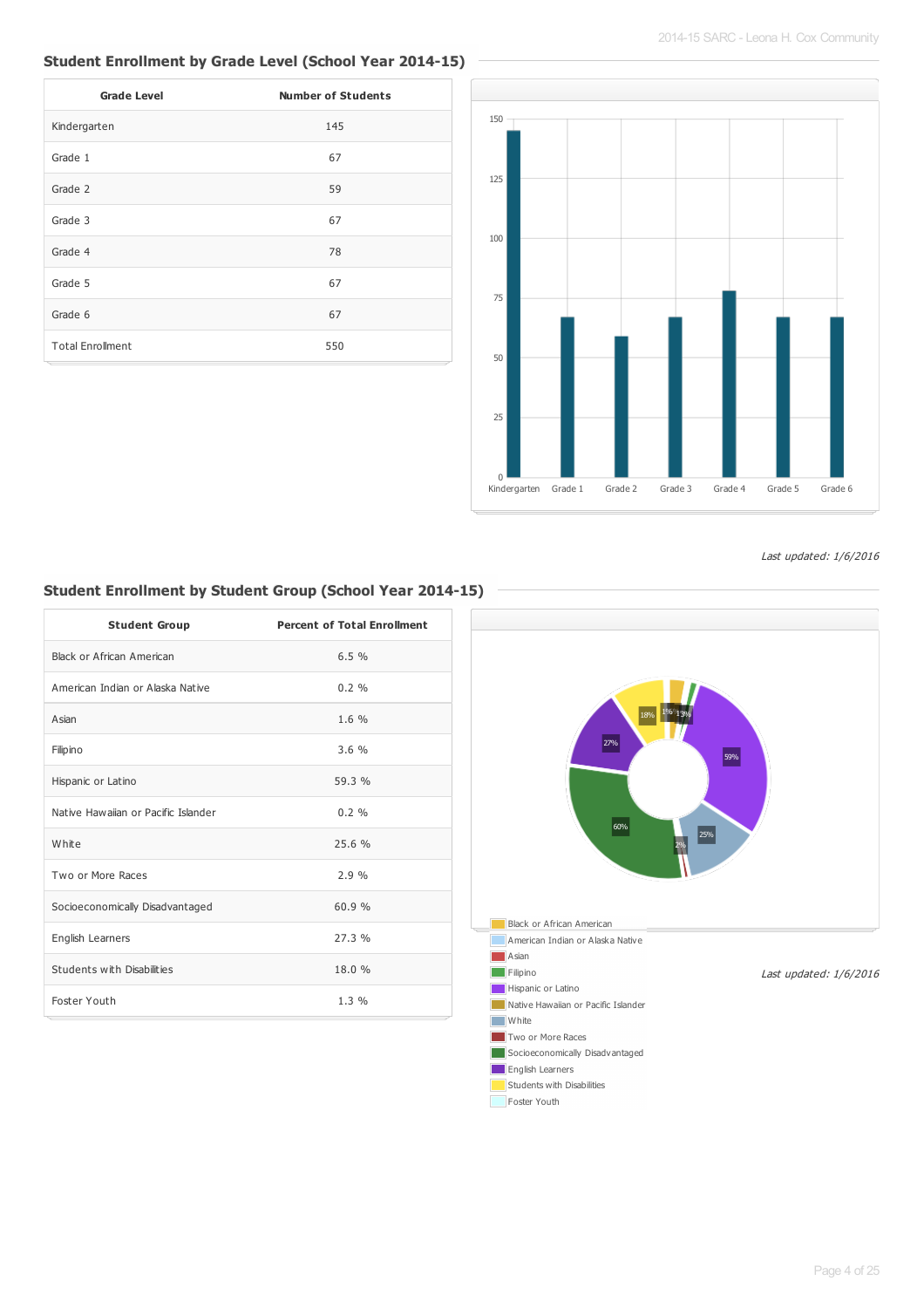# **A. Conditions of Learning**

# **State Priority: Basic**

The SARC provides the following information relevant to the State priority: Basic (Priority 1):

- Degree to which teachers are appropriately assigned and fully credentialed in the subject area and for the pupils they are teaching;
- Pupils have access to standards-aligned instructional materials; and
- School facilities are maintained in good repair

#### **Teacher Credentials**

| <b>Teachers</b>                                                                   |                | School         |                | <b>District</b> |
|-----------------------------------------------------------------------------------|----------------|----------------|----------------|-----------------|
|                                                                                   | $2013 -$<br>14 | $2014 -$<br>15 | $2015 -$<br>16 | $2015 -$<br>16  |
| With Full Credential                                                              | 30             | 35             | 32             | 258             |
| Without Full Credential                                                           | $\Omega$       | $\Omega$       | $\Omega$       | 4               |
| Teachers Teaching Outside Subject<br>Area of Competence (with full<br>credential) | $\Omega$       | $\Omega$       | $\Omega$       | 0               |



Last updated: 1/14/2016

#### **Teacher Misassignments and Vacant Teacher Positions**

| <b>Indicator</b>                                  | $2013 -$<br>14 | $2014 -$<br>15 | $2015 -$<br>16 |
|---------------------------------------------------|----------------|----------------|----------------|
| Misassignments of Teachers of English<br>Learners | 0              | <sup>0</sup>   | 0              |
| Total Teacher Misassignments*                     | U              | O              | 0              |
| Vacant Teacher Positions                          | 0              |                | 0              |



Note: "Misassignments" refers to the number of positions filled by teachers who lack legal authorization to teach that grade level, subject area, student group, etc.

\* Total Teacher Misassignments includes the number of Misassignments of Teachers of English learners.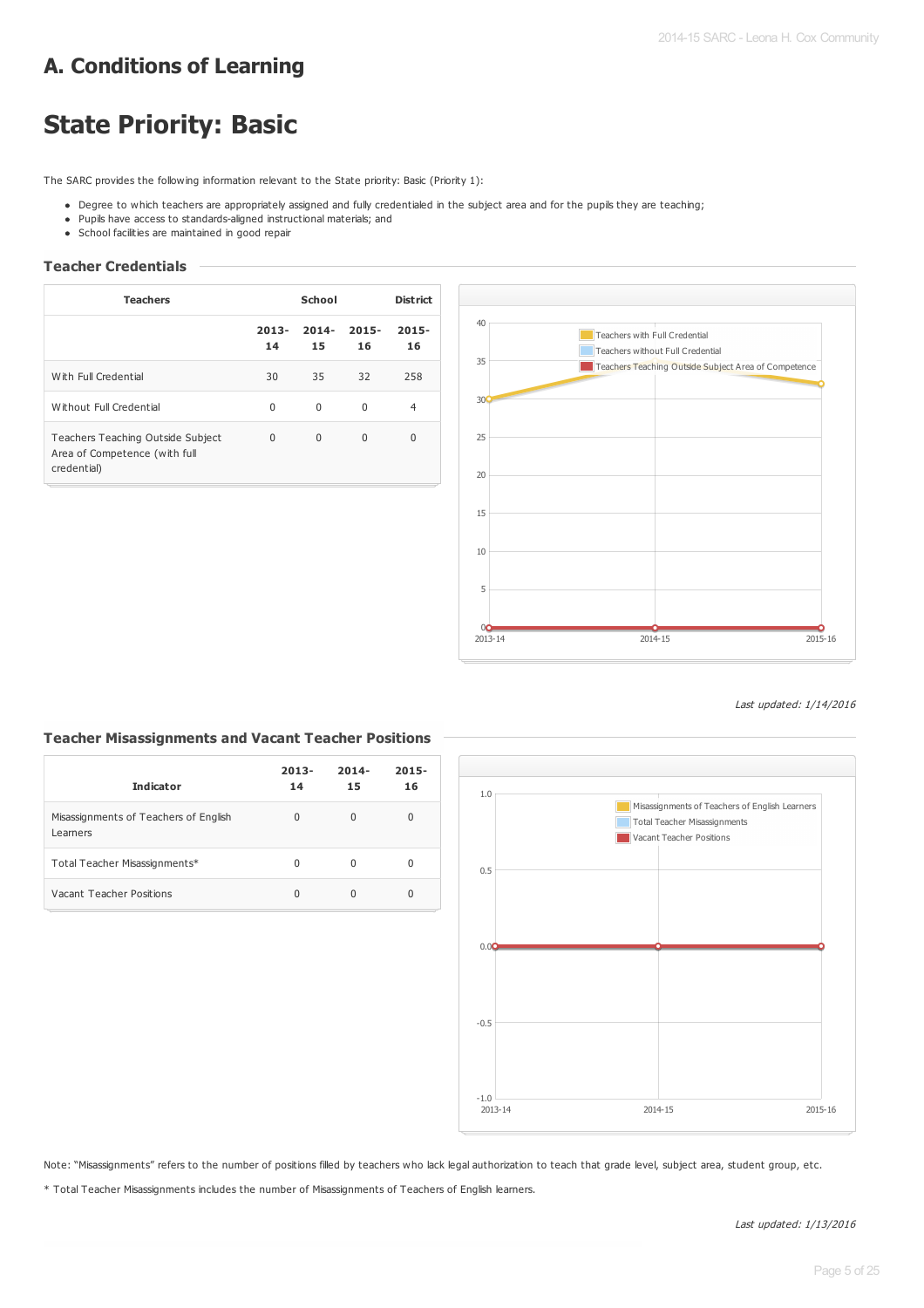### **Core Academic Classes Taught by Highly Qualified Teachers (School Year 2014-15)**

| <b>Location of Classes</b>          | Percent of Classes In Core Academic Subjects Taught by<br><b>Highly Qualified Teachers</b> | Percent of Classes In Core Academic Subjects Not Taught by<br><b>Highly Qualified Teachers</b> |
|-------------------------------------|--------------------------------------------------------------------------------------------|------------------------------------------------------------------------------------------------|
| This School                         | 100.0%                                                                                     | $0.0\%$                                                                                        |
| All Schools in District             | 100.0%                                                                                     | $0.0\%$                                                                                        |
| High-Poverty Schools<br>in District | 100.0%                                                                                     | $0.0\%$                                                                                        |
| Low-Poverty Schools<br>in District  | 100.0%                                                                                     | $0.0\%$                                                                                        |

Note: High-poverty schools are defined as those schools with student eligibility of approximately 40 percent or more in the free and reduced price meals program. Lowpoverty schools are those with student eligibility of approximately 39 percent or less in the free and reduced price meals program.

#### **Quality, Currency, Availability of Textbooks and Instructional Materials - Most Recent Year**

Year and month in which data were collected: September 2015

| <b>Subject</b>                       | Textbooks and Instructional Materials/year of<br>Adoption                       | <b>From Most Recent</b><br>Adoption? | Percent Students Lacking Own Assigned<br>Copy |
|--------------------------------------|---------------------------------------------------------------------------------|--------------------------------------|-----------------------------------------------|
| Reading/Language Arts                | Houghton Mifflin Reading California 2003                                        | Yes                                  | $0.0 \%$                                      |
| Mathematics                          | Houghton Mifflin California Math Expressions 2015                               | Yes                                  | $0.0 \%$                                      |
| Science                              | Pearson California Science 2008                                                 | Yes                                  | $0.0 \%$                                      |
| History-Social Science               | Pearson History-Social Science for California 2006                              | Yes                                  | 0.0%                                          |
| Foreign Language                     | N/A                                                                             |                                      | $0.0 \%$                                      |
| Health                               | Harcourt, 1996                                                                  | Yes                                  | $0.0 \%$                                      |
| Visual and Performing Arts           | McGraw Hill, Share the Music 1990<br>Davis Publications, Adventures in Art 1990 | Yes                                  | 0.0%                                          |
| Science Lab Eqpmt (Grades<br>$9-12)$ | N/A                                                                             |                                      | $0.0 \%$                                      |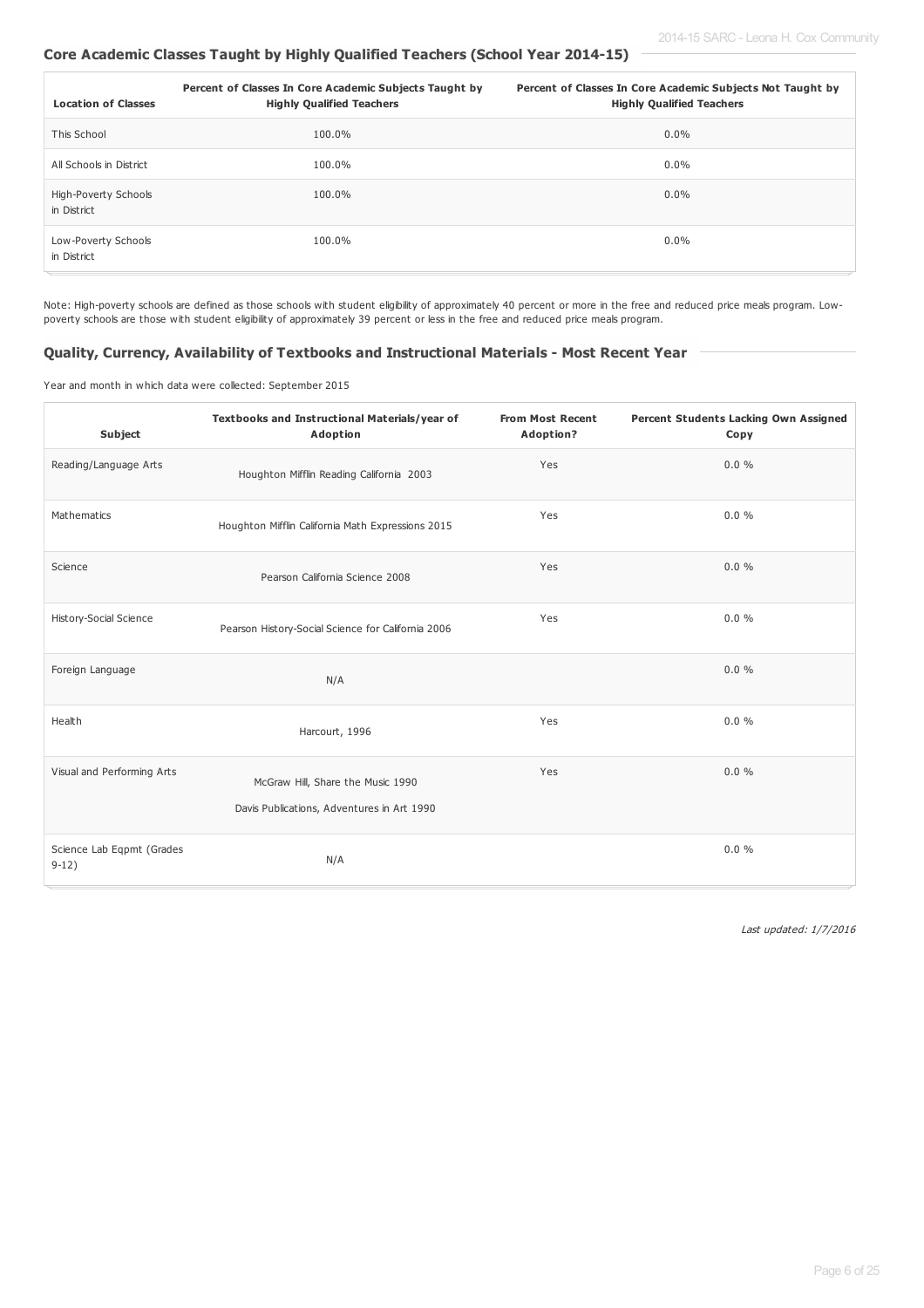## **School Facility Conditions and Planned Improvements - Most Recent Year**

District and community resources are used to keep facilities and campus in good repair. Daily each morning the school custodian completes safety checks. In addition, the school administration completes monthly inspections. Any safety, maintenance or custodial issue is handled in a timely manner. A site committee checks twice yearly the Indoor Air Quality in all rooms and a written report is submitted to the district.

Last updated: 1/6/2016

# **School Facility Good Repair Status - Most Recent Year**

Year and month in which data were collected: December 2015

| <b>System Inspected</b>                                            | Rating | <b>Repair Needed and</b><br><b>Action Taken or</b><br><b>Planned</b> |
|--------------------------------------------------------------------|--------|----------------------------------------------------------------------|
| Systems: Gas Leaks, Mechanical/HVAC,<br>Sewer                      | Good   |                                                                      |
| <b>Interior: Interior Surfaces</b>                                 | Good   |                                                                      |
| Cleanliness: Overall Cleanliness,<br>Pest/Vermin Infestation       | Good   |                                                                      |
| Electrical: Electrical                                             | Good   |                                                                      |
| Restrooms/Fountains: Restrooms,<br>Sinks/Fountains                 | Good   |                                                                      |
| Safety: Fire Safety, Hazardous Materials                           | Good   |                                                                      |
| Structural: Structural Damage, Roofs                               | Good   |                                                                      |
| External: Playground/School Grounds,<br>Windows/Doors/Gates/Fences | Good   |                                                                      |

## **Overall Facility Rate - Most Recent Year**

Year and month in which data were collected: December 2015

Overall Rating **Exemplary**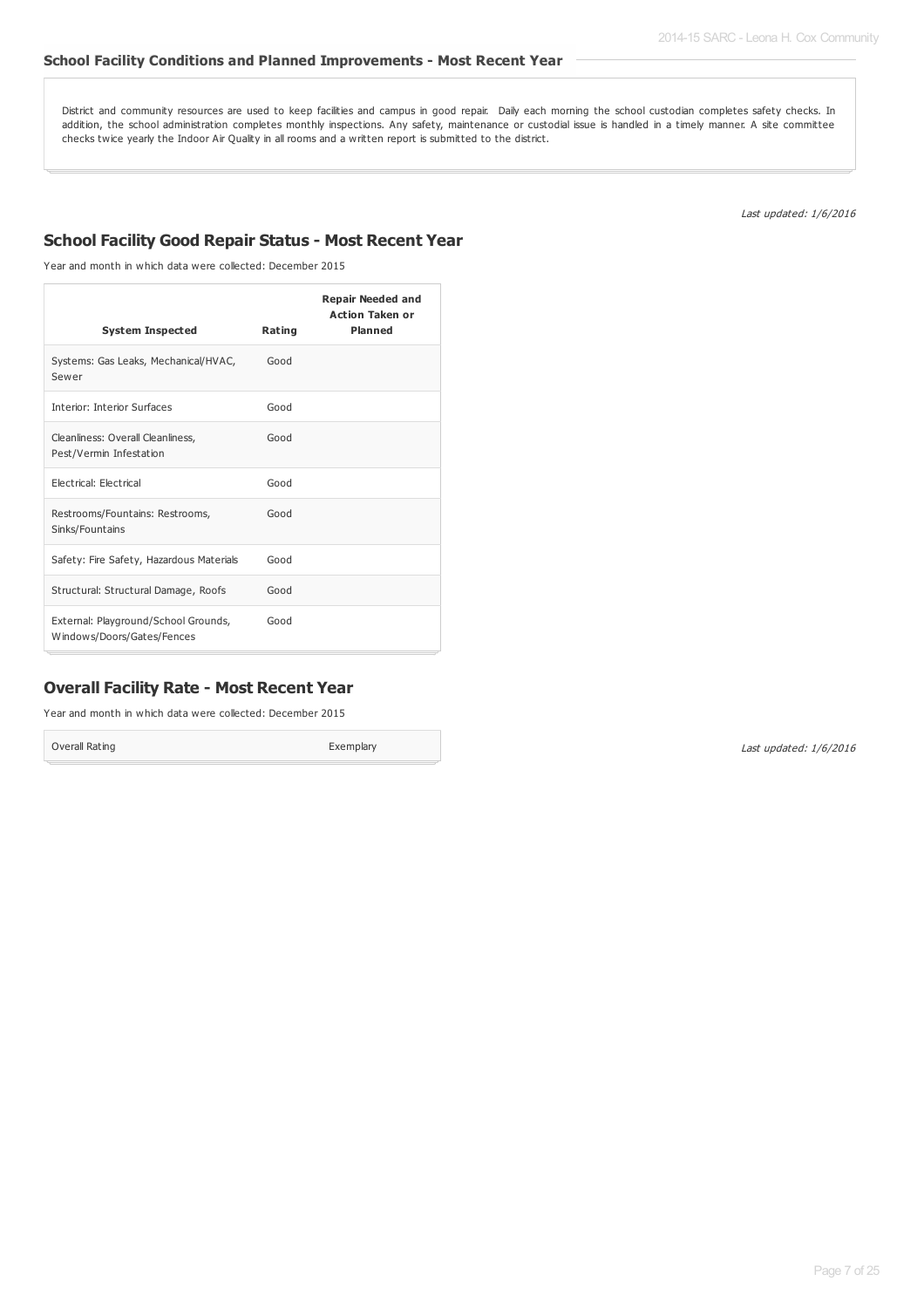# **B. Pupil Outcomes**

# **State Priority: Pupil Achievement**

The SARC provides the following information relevant to the State priority: Pupil Achievement (Priority 4):

- Statewide assessments (i.e., California Assessment of Student Performance and Progress [CAASPP], Science California Standards Tests); and
- The percentage of pupils who have successfully completed courses that satisfy the requirements for entrance to the University of California and the California State University, or career technical education sequences or programs of study

#### **California Assessment of Student Performance and Progress Results for All Students (School Year 2014-15)**

|                                                      | Percent of Students Meeting or Exceeding the State Standards |                 |       |
|------------------------------------------------------|--------------------------------------------------------------|-----------------|-------|
| <b>Subject</b>                                       | School                                                       | <b>District</b> | State |
| English Language Arts / Literacy (grades 3-8 and 11) | 49.0%                                                        | 55.0%           | 44.0% |
| Mathematics (grades 3-8 and 11)                      | 33.0%                                                        | 46.0%           | 33.0% |

Note: Percentages are not calculated when the number of students tested is ten or less, either because the number of students in this category is too small for statistical accuracy or to protect student privacy. Double dashes (--) appear in the table when the number of students tested is ten or less.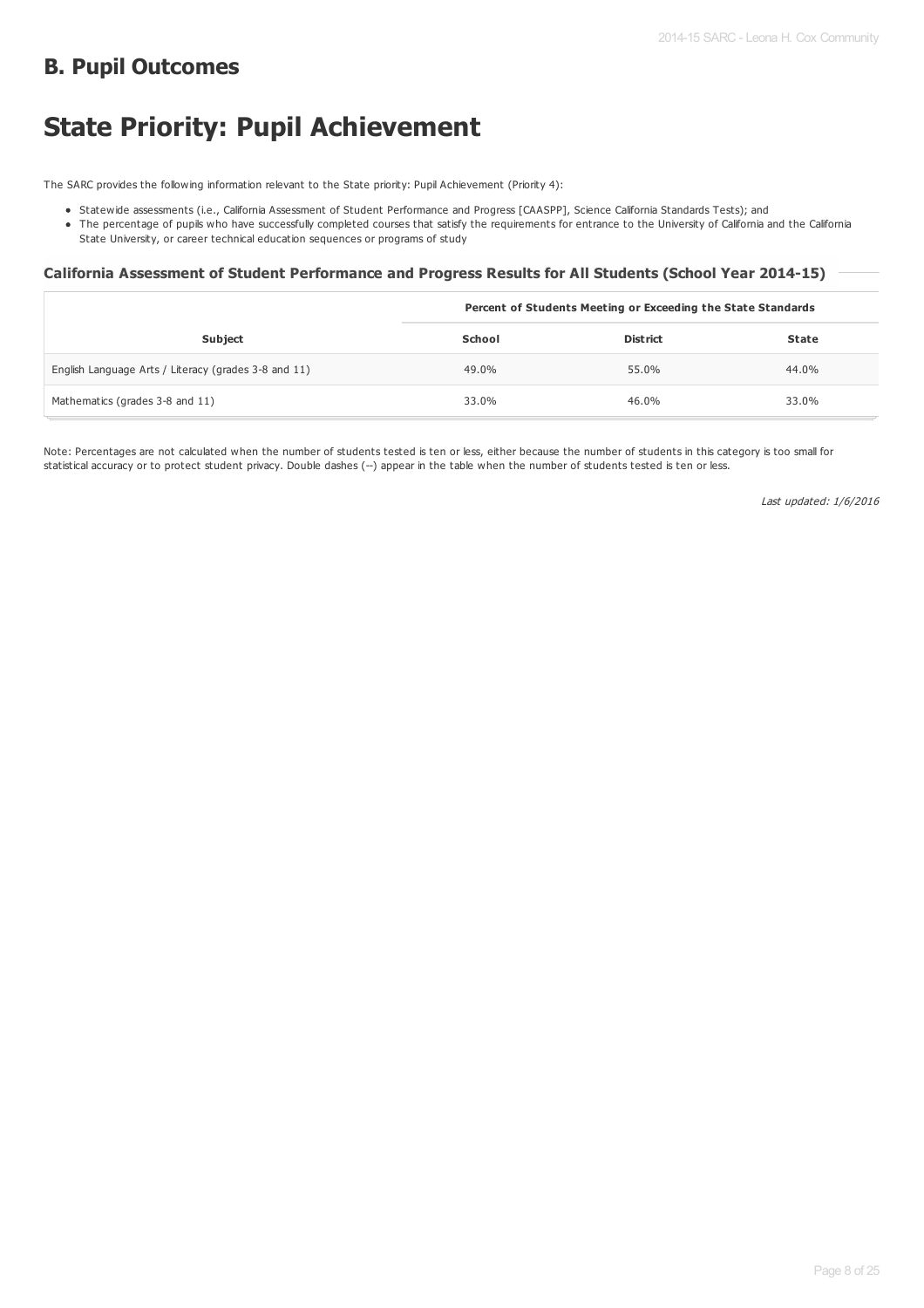### **CAASPP Assessment Results - English Language Arts (ELA)**

# **Disaggregated by Student Groups, Grades Three through Eight and Eleven (School Year 2014-15)**

#### **ELA - Grade 3**

| <b>Student Group</b>                                           | Total<br><b>Enrollment</b> | <b>Number</b><br><b>Tested</b>                      | Percent<br><b>Tested</b> | Percent<br><b>Achievement</b><br>Level $1*$ | Percent<br><b>Achievement</b><br>Level 2*           | Percent<br><b>Achievement</b><br>Level 3*           | Percent<br><b>Achievement</b><br>Level 4* |
|----------------------------------------------------------------|----------------------------|-----------------------------------------------------|--------------------------|---------------------------------------------|-----------------------------------------------------|-----------------------------------------------------|-------------------------------------------|
| All Students                                                   | 68                         | 68                                                  | 100.0%                   | 22.0%                                       | 37.0%                                               | 21.0%                                               | 21.0%                                     |
| Male                                                           | 68                         | 35                                                  | 51.5%                    | 23.0%                                       | 37.0%                                               | 23.0%                                               | 17.0%                                     |
| Female                                                         | 68                         | 33                                                  | 48.5%                    | 21.0%                                       | 36.0%                                               | 18.0%                                               | 24.0%                                     |
| Black or African American                                      | 68                         | $\overline{7}$                                      | 10.3%                    | $\overline{\phantom{a}}$                    | $\overline{\phantom{a}}$                            | $\hspace{0.05cm} -$                                 | $\overline{\phantom{a}}$                  |
| American Indian or Alaska Native                               | 68                         | $\mathbf{1}$                                        | 1.5%                     | $\hspace{0.05cm} -\hspace{0.05cm}$          | $-\!$                                               | $\overline{\phantom{a}}$                            | $\overline{\phantom{a}}$                  |
| Asian                                                          | $\mathbf 0$                | $\mathbf 0$                                         | 0.0%                     | 0.0%                                        | 0.0%                                                | 0.0%                                                | 0.0%                                      |
| Filipino                                                       | 68                         | 5                                                   | 7.4%                     | $\overline{\phantom{a}}$                    | $\hspace{0.05cm} -\hspace{0.05cm} -\hspace{0.05cm}$ | $\hspace{0.05cm} -\hspace{0.05cm} -\hspace{0.05cm}$ | $\hspace{0.05cm} -\hspace{0.05cm}$        |
| Hispanic or Latino                                             | 68                         | 33                                                  | 48.5%                    | 30.0%                                       | 39.0%                                               | 18.0%                                               | 12.0%                                     |
| Native Hawaiian or Pacific Islander                            | $\mathbf 0$                | $\mathbf 0$                                         | 0.0%                     | $0.0\%$                                     | 0.0%                                                | $0.0\%$                                             | 0.0%                                      |
| White                                                          | 68                         | 20                                                  | 29.4%                    | 10.0%                                       | 30.0%                                               | 20.0%                                               | 40.0%                                     |
| Two or More Races                                              | 68                         | $\overline{2}$                                      | 2.9%                     | $\overline{\phantom{a}}$                    | $\overline{\phantom{a}}$                            | $\overline{\phantom{a}}$                            | $\overline{a}$                            |
| Socioeconomically Disadvantaged                                | 68                         | 42                                                  | 61.8%                    | 29.0%                                       | 48.0%                                               | 12.0%                                               | 12.0%                                     |
| English Learners                                               | 68                         | 13                                                  | 19.1%                    | 54.0%                                       | 31.0%                                               | 15.0%                                               | 0.0%                                      |
| Students with Disabilities                                     | 68                         | 9                                                   | 13.2%                    | $\hspace{0.05cm} -\hspace{0.05cm}$          | $\overline{\phantom{a}}$                            | $\hspace{0.05cm} \ldots$                            | $\overline{\phantom{a}}$                  |
| <b>Students Receiving Migrant</b><br><b>Education Services</b> | $\mathbf 0$                | $\mathbf 0$                                         | 0.0%                     | 0.0%                                        | $0.0\%$                                             | 0.0%                                                | $0.0\%$                                   |
| Foster Youth                                                   | $\overline{a}$             | $\hspace{0.05cm} -\hspace{0.05cm} -\hspace{0.05cm}$ | $\overline{\phantom{a}}$ | $\hspace{0.05cm} \ldots$                    | $\hspace{0.05cm} -\hspace{0.05cm} -\hspace{0.05cm}$ | $\overline{a}$                                      | $\hspace{0.05cm} \ldots$                  |

Double dashes (--) appear in the table when the number of students is ten or less, either because the number of students in this category is too small for statistical accuracy or to protect student privacy.

Note: The number of students tested includes students that did not receive a score; however the number of students tested is not the number that was used to calculate the achievement level percentages. The achievement level percentages are calculated using students with scores.

 $*$  Level 1 = Standard not met

Level 2 = Standard nearly met

Level 3 = Standard met Level 4 = Standard exceeded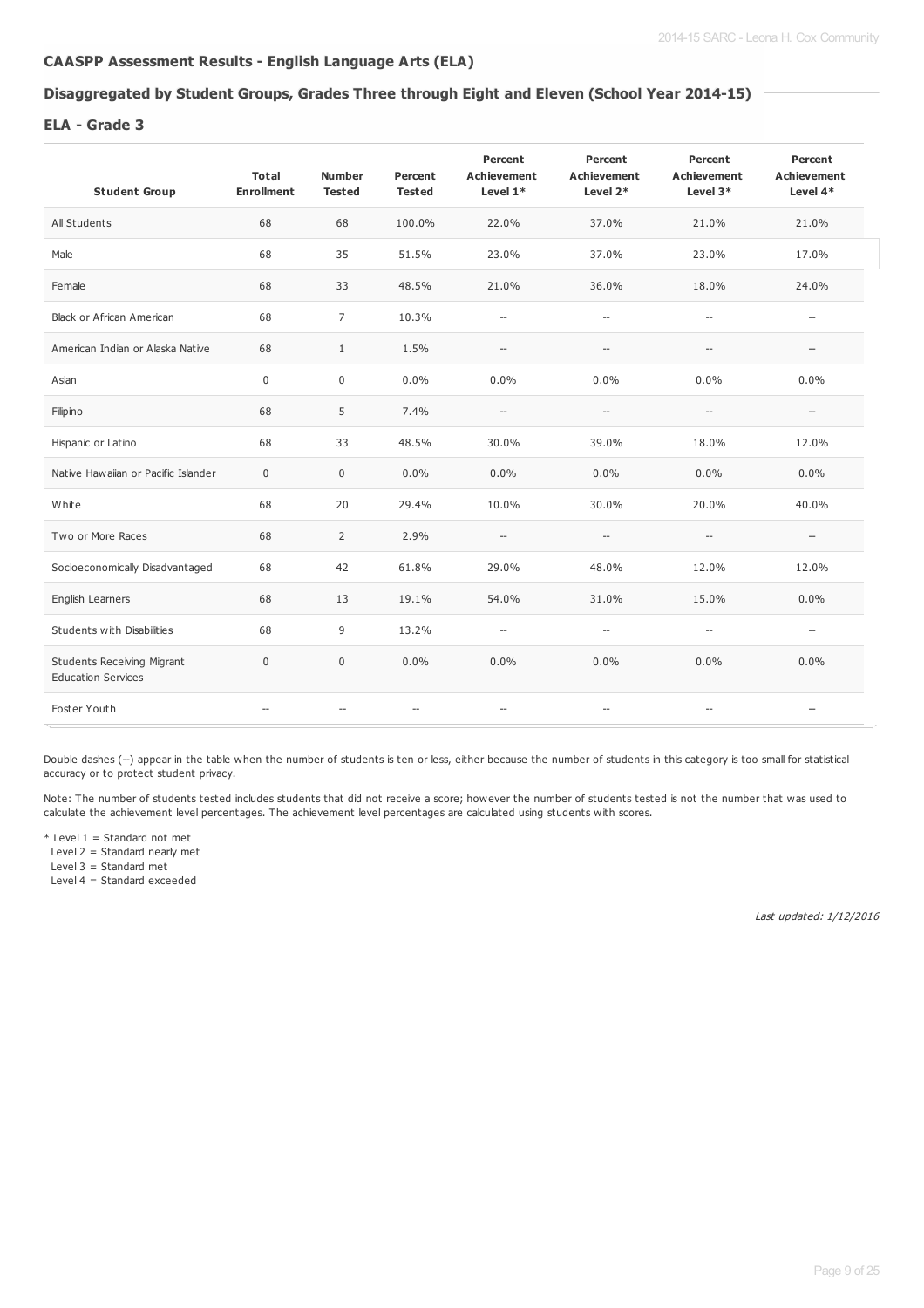#### **ELA - Grade 4**

| <b>Student Group</b>                                           | <b>Total</b><br><b>Enrollment</b> | <b>Number</b><br><b>Tested</b> | Percent<br><b>Tested</b> | Percent<br><b>Achievement</b><br>Level $1*$ | Percent<br><b>Achievement</b><br>Level $2*$         | Percent<br><b>Achievement</b><br>Level $3*$         | Percent<br><b>Achievement</b><br>Level $4*$ |
|----------------------------------------------------------------|-----------------------------------|--------------------------------|--------------------------|---------------------------------------------|-----------------------------------------------------|-----------------------------------------------------|---------------------------------------------|
| All Students                                                   | 81                                | 80                             | 98.8%                    | 33.0%                                       | 30.0%                                               | 18.0%                                               | 20.0%                                       |
| Male                                                           | 81                                | 44                             | 54.3%                    | 34.0%                                       | 36.0%                                               | 9.0%                                                | 20.0%                                       |
| Female                                                         | 81                                | 36                             | 44.4%                    | 31.0%                                       | 22.0%                                               | 28.0%                                               | 19.0%                                       |
| Black or African American                                      | 81                                | $\overline{4}$                 | 4.9%                     | $\overline{\phantom{a}}$                    | $\overline{\phantom{a}}$                            | $-\!$                                               | $\overline{\phantom{a}}$                    |
| American Indian or Alaska Native                               | 0                                 | $\mathbf 0$                    | 0.0%                     | 0.0%                                        | 0.0%                                                | 0.0%                                                | 0.0%                                        |
| Asian                                                          | 81                                | $\overline{2}$                 | 2.5%                     | $\overline{\phantom{a}}$                    | $\overline{\phantom{a}}$                            | $\hspace{0.05cm} \ldots$                            | $\overline{\phantom{a}}$                    |
| Filipino                                                       | 81                                | $\overline{4}$                 | 4.9%                     | $\cdots$                                    | $\hspace{0.05cm} -\hspace{0.05cm} -\hspace{0.05cm}$ | $-\!$                                               | $\hspace{0.05cm} -\hspace{0.05cm}$          |
| Hispanic or Latino                                             | 81                                | 47                             | 58.0%                    | 47.0%                                       | 28.0%                                               | 11.0%                                               | 15.0%                                       |
| Native Hawaiian or Pacific Islander                            | 81                                | $\mathbf{1}$                   | 1.2%                     | $\hspace{0.05cm} -\hspace{0.05cm}$          | $\hspace{0.05cm} -\hspace{0.05cm} -\hspace{0.05cm}$ | $\overline{\phantom{a}}$                            | $\hspace{0.05cm} -\hspace{0.05cm}$          |
| White                                                          | 81                                | 20                             | 24.7%                    | 15.0%                                       | 30.0%                                               | 25.0%                                               | 30.0%                                       |
| Two or More Races                                              | 81                                | 2                              | 2.5%                     | $\hspace{0.05cm} \ldots$                    | $\hspace{0.05cm} -\hspace{0.05cm}$                  | $\hspace{0.05cm} -\hspace{0.05cm} -\hspace{0.05cm}$ | $\hspace{0.05cm} -\hspace{0.05cm}$          |
| Socioeconomically Disadvantaged                                | 81                                | 47                             | 58.0%                    | 49.0%                                       | 32.0%                                               | 13.0%                                               | 6.0%                                        |
| English Learners                                               | 81                                | 12                             | 14.8%                    | 67.0%                                       | 25.0%                                               | 8.0%                                                | 0.0%                                        |
| Students with Disabilities                                     | 81                                | 12                             | 14.8%                    | 33.0%                                       | 17.0%                                               | 17.0%                                               | 33.0%                                       |
| <b>Students Receiving Migrant</b><br><b>Education Services</b> | $\mathbf 0$                       | $\mathbf 0$                    | 0.0%                     | 0.0%                                        | 0.0%                                                | 0.0%                                                | 0.0%                                        |
| Foster Youth                                                   | $\overline{\phantom{a}}$          | $\hspace{0.05cm} \ldots$       | $\overline{\phantom{a}}$ | $\overline{\phantom{a}}$                    | $\overline{\phantom{a}}$                            | $\overline{\phantom{a}}$                            | $\overline{\phantom{a}}$                    |

Double dashes (--) appear in the table when the number of students is ten or less, either because the number of students in this category is too small for statistical accuracy or to protect student privacy.

Note: The number of students tested includes students that did not receive a score; however the number of students tested is not the number that was used to calculate the achievement level percentages. The achievement level percentages are calculated using students with scores.

 $*$  Level 1 = Standard not met

Level 2 = Standard nearly met

Level 3 = Standard met

Level 4 = Standard exceeded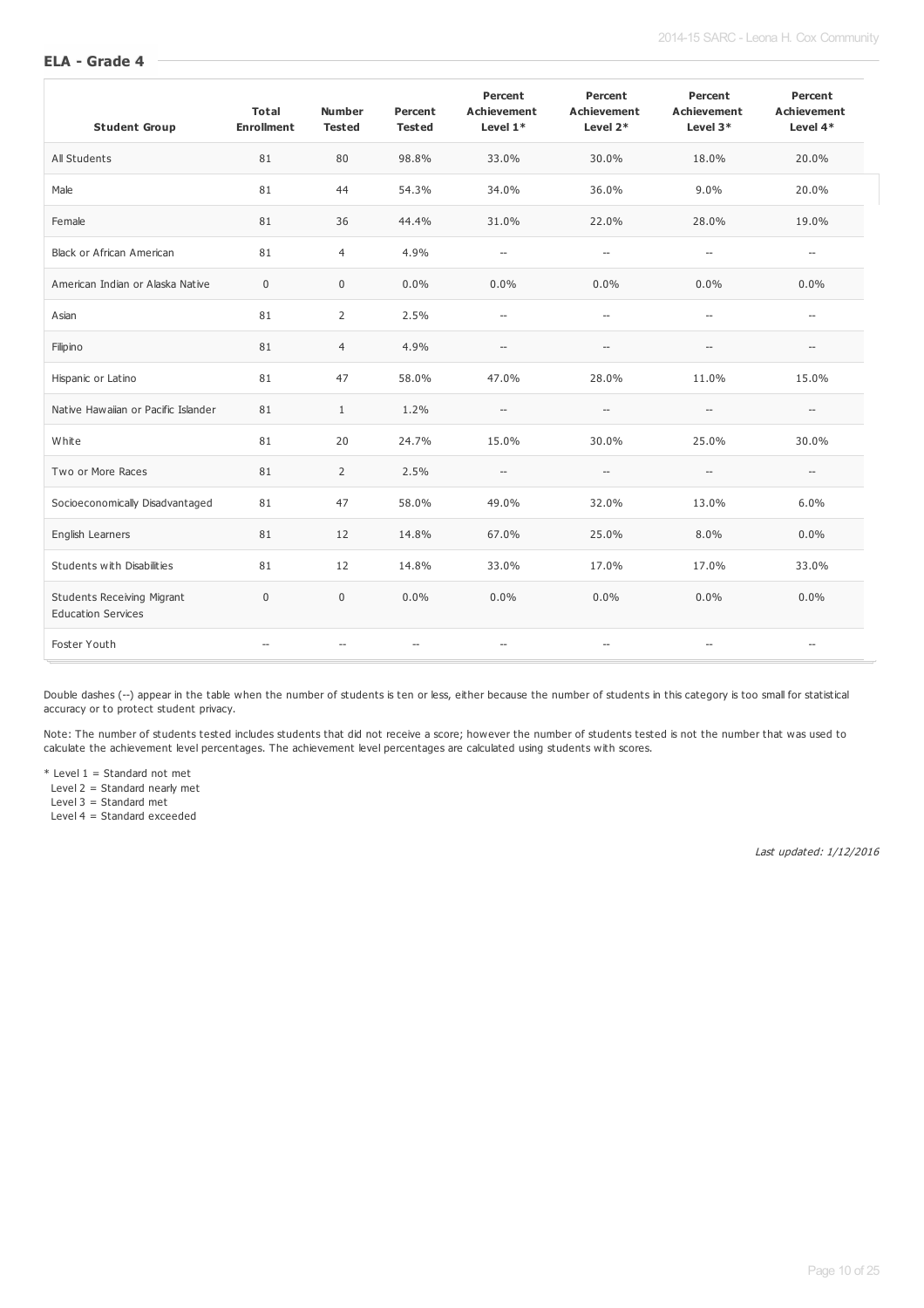#### **ELA - Grade 5**

| <b>Student Group</b>                                           | <b>Total</b><br><b>Enrollment</b> | <b>Number</b><br><b>Tested</b>                      | Percent<br><b>Tested</b> | Percent<br><b>Achievement</b><br>Level $1*$ | Percent<br><b>Achievement</b><br>Level $2*$         | Percent<br><b>Achievement</b><br>Level $3*$         | Percent<br>Achievement<br>Level $4*$ |
|----------------------------------------------------------------|-----------------------------------|-----------------------------------------------------|--------------------------|---------------------------------------------|-----------------------------------------------------|-----------------------------------------------------|--------------------------------------|
| All Students                                                   | 67                                | 66                                                  | 98.5%                    | 18.0%                                       | 20.0%                                               | 36.0%                                               | 26.0%                                |
| Male                                                           | 67                                | 34                                                  | 50.7%                    | 24.0%                                       | 21.0%                                               | 35.0%                                               | 21.0%                                |
| Female                                                         | 67                                | 32                                                  | 47.8%                    | 13.0%                                       | 19.0%                                               | 38.0%                                               | 31.0%                                |
| Black or African American                                      | 67                                | 2                                                   | 3.0%                     | $\overline{\phantom{a}}$                    | $\hspace{0.05cm} -\hspace{0.05cm}$                  | $\hspace{0.05cm} \ldots$                            | $\overline{\phantom{a}}$             |
| American Indian or Alaska Native                               | $\mathbf 0$                       | $\mathbf 0$                                         | 0.0%                     | 0.0%                                        | 0.0%                                                | 0.0%                                                | 0.0%                                 |
| Asian                                                          | 67                                | 2                                                   | 3.0%                     | $\hspace{0.05cm} -\hspace{0.05cm}$          | $\hspace{0.05cm} -\hspace{0.05cm} -\hspace{0.05cm}$ | $-\!$                                               | $\hspace{0.05cm} \ldots$             |
| Filipino                                                       | 67                                | $\mathbf{1}$                                        | 1.5%                     | --                                          | $-\!$                                               | $\hspace{0.05cm} -\hspace{0.05cm} -\hspace{0.05cm}$ | $\overline{\phantom{a}}$             |
| Hispanic or Latino                                             | 67                                | 37                                                  | 55.2%                    | 22.0%                                       | 30.0%                                               | 41.0%                                               | 8.0%                                 |
| Native Hawaiian or Pacific Islander                            | $\mathbf 0$                       | $\mathbf 0$                                         | 0.0%                     | 0.0%                                        | 0.0%                                                | 0.0%                                                | 0.0%                                 |
| White                                                          | 67                                | 21                                                  | 31.3%                    | 19.0%                                       | 5.0%                                                | 33.0%                                               | 43.0%                                |
| Two or More Races                                              | 67                                | 3                                                   | 4.5%                     | --                                          | $\hspace{0.05cm} -\hspace{0.05cm} -\hspace{0.05cm}$ | $-\!$                                               | $\hspace{0.05cm} -\hspace{0.05cm}$   |
| Socioeconomically Disadvantaged                                | 67                                | 38                                                  | 56.7%                    | 21.0%                                       | 26.0%                                               | 42.0%                                               | 11.0%                                |
| English Learners                                               | 67                                | 9                                                   | 13.4%                    | $\cdots$                                    | $\hspace{0.05cm} -\hspace{0.05cm} -\hspace{0.05cm}$ | $-\!$                                               | $\overline{\phantom{a}}$             |
| Students with Disabilities                                     | 67                                | $\overline{7}$                                      | 10.4%                    | $\overline{\phantom{a}}$                    | $\overline{\phantom{a}}$                            | $\overline{\phantom{a}}$                            | $\overline{\phantom{a}}$             |
| <b>Students Receiving Migrant</b><br><b>Education Services</b> | $\Omega$                          | $\mathbf 0$                                         | 0.0%                     | 0.0%                                        | 0.0%                                                | 0.0%                                                | 0.0%                                 |
| Foster Youth                                                   |                                   | $\hspace{0.05cm} -\hspace{0.05cm} -\hspace{0.05cm}$ | $\overline{\phantom{a}}$ | --                                          | $\overline{\phantom{a}}$                            | --                                                  | $\overline{\phantom{a}}$             |

Double dashes (--) appear in the table when the number of students is ten or less, either because the number of students in this category is too small for statistical accuracy or to protect student privacy.

Note: The number of students tested includes students that did not receive a score; however the number of students tested is not the number that was used to calculate the achievement level percentages. The achievement level percentages are calculated using students with scores.

 $*$  Level 1 = Standard not met

Level 2 = Standard nearly met

Level 3 = Standard met

Level 4 = Standard exceeded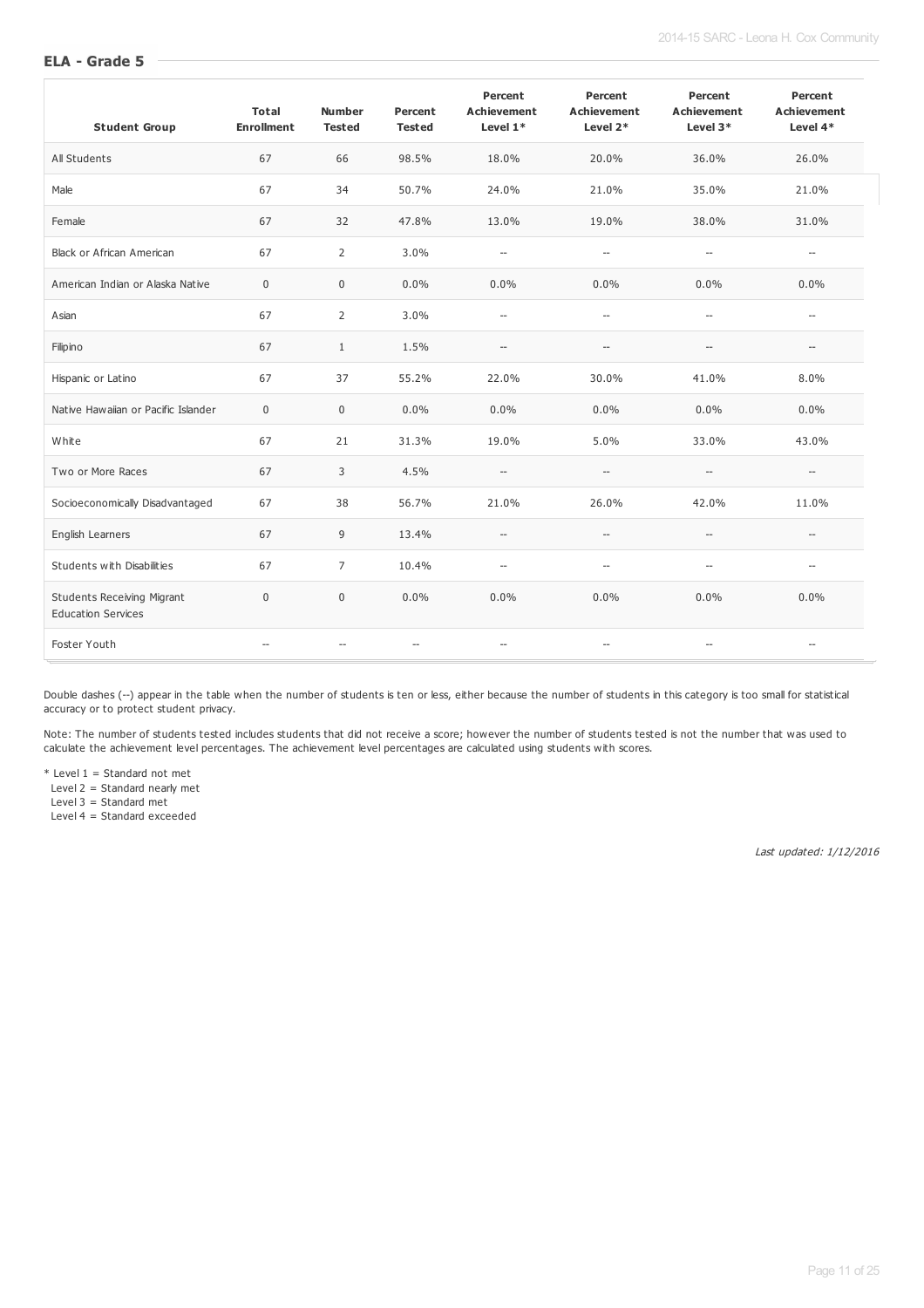#### 2014-15 SARC - Leona H. Cox Community

#### **ELA- Grade 6**

| <b>Student Group</b>                                           | Total<br><b>Enrollment</b> | <b>Number</b><br><b>Tested</b> | Percent<br><b>Tested</b> | Percent<br><b>Achievement</b><br>Level $1*$ | Percent<br><b>Achievement</b><br>Level $2*$         | Percent<br><b>Achievement</b><br>Level $3*$         | Percent<br><b>Achievement</b><br>Level $4*$ |
|----------------------------------------------------------------|----------------------------|--------------------------------|--------------------------|---------------------------------------------|-----------------------------------------------------|-----------------------------------------------------|---------------------------------------------|
| All Students                                                   | 64                         | 64                             | 100.0%                   | 9.0%                                        | 31.0%                                               | 34.0%                                               | 25.0%                                       |
| Male                                                           | 64                         | 30                             | 46.9%                    | 13.0%                                       | 33.0%                                               | 37.0%                                               | 17.0%                                       |
| Female                                                         | 64                         | 34                             | 53.1%                    | 6.0%                                        | 29.0%                                               | 32.0%                                               | 32.0%                                       |
| Black or African American                                      | $\mathbf 0$                | $\mathbf 0$                    | $0.0\%$                  | 0.0%                                        | 0.0%                                                | 0.0%                                                | 0.0%                                        |
| American Indian or Alaska Native                               | $\mathbf 0$                | $\mathbf 0$                    | $0.0\%$                  | 0.0%                                        | 0.0%                                                | 0.0%                                                | 0.0%                                        |
| Asian                                                          | $\boldsymbol{0}$           | $\mathbf 0$                    | 0.0%                     | 0.0%                                        | 0.0%                                                | 0.0%                                                | 0.0%                                        |
| Filipino                                                       | 64                         | 2                              | 3.1%                     | $\hspace{0.05cm} \ldots$                    | $\hspace{0.05cm} -\hspace{0.05cm} -\hspace{0.05cm}$ | $\hspace{0.05cm} -\hspace{0.05cm} -\hspace{0.05cm}$ | $\hspace{0.05cm} \ldots$                    |
| Hispanic or Latino                                             | 64                         | 46                             | 71.9%                    | 13.0%                                       | 39.0%                                               | 30.0%                                               | 17.0%                                       |
| Native Hawaiian or Pacific Islander                            | $\mathbf 0$                | $\mathbf 0$                    | $0.0\%$                  | 0.0%                                        | 0.0%                                                | 0.0%                                                | $0.0\%$                                     |
| White                                                          | 64                         | 13                             | 20.3%                    | 0.0%                                        | 8.0%                                                | 54.0%                                               | 38.0%                                       |
| Two or More Races                                              | 64                         | 3                              | 4.7%                     | $\hspace{0.05cm} -$                         | $\hspace{0.05cm} -\hspace{0.05cm}$                  | $\overline{\phantom{a}}$                            | $\hspace{0.05cm} -\hspace{0.05cm}$          |
| Socioeconomically Disadvantaged                                | 64                         | 42                             | 65.6%                    | 14.0%                                       | 33.0%                                               | 38.0%                                               | 14.0%                                       |
| English Learners                                               | 64                         | $\overline{7}$                 | 10.9%                    | --                                          | $\hspace{0.05cm} -\hspace{0.05cm}$                  | $\overline{\phantom{a}}$                            | $\hspace{0.05cm} -\hspace{0.05cm}$          |
| Students with Disabilities                                     | 64                         | 12                             | 18.8%                    | 33.0%                                       | 33.0%                                               | 25.0%                                               | 8.0%                                        |
| <b>Students Receiving Migrant</b><br><b>Education Services</b> | $\mathbf 0$                | $\mathbf 0$                    | $0.0\%$                  | 0.0%                                        | 0.0%                                                | 0.0%                                                | $0.0\%$                                     |
| Foster Youth                                                   |                            | $\sim$                         | $\overline{\phantom{a}}$ | $\hspace{0.05cm} \ldots$                    | $\overline{\phantom{a}}$                            | $\overline{\phantom{a}}$                            | $\overline{\phantom{a}}$                    |

Double dashes (--) appear in the table when the number of students is ten or less, either because the number of students in this category is too small for statistical accuracy or to protect student privacy.

Note: The number of students tested includes students that did not receive a score; however the number of students tested is not the number that was used to calculate the achievement level percentages. The achievement level percentages are calculated using students with scores.

 $*$  Level 1 = Standard not met

Level 2 = Standard nearly met

Level 3 = Standard met

Level 4 = Standard exceeded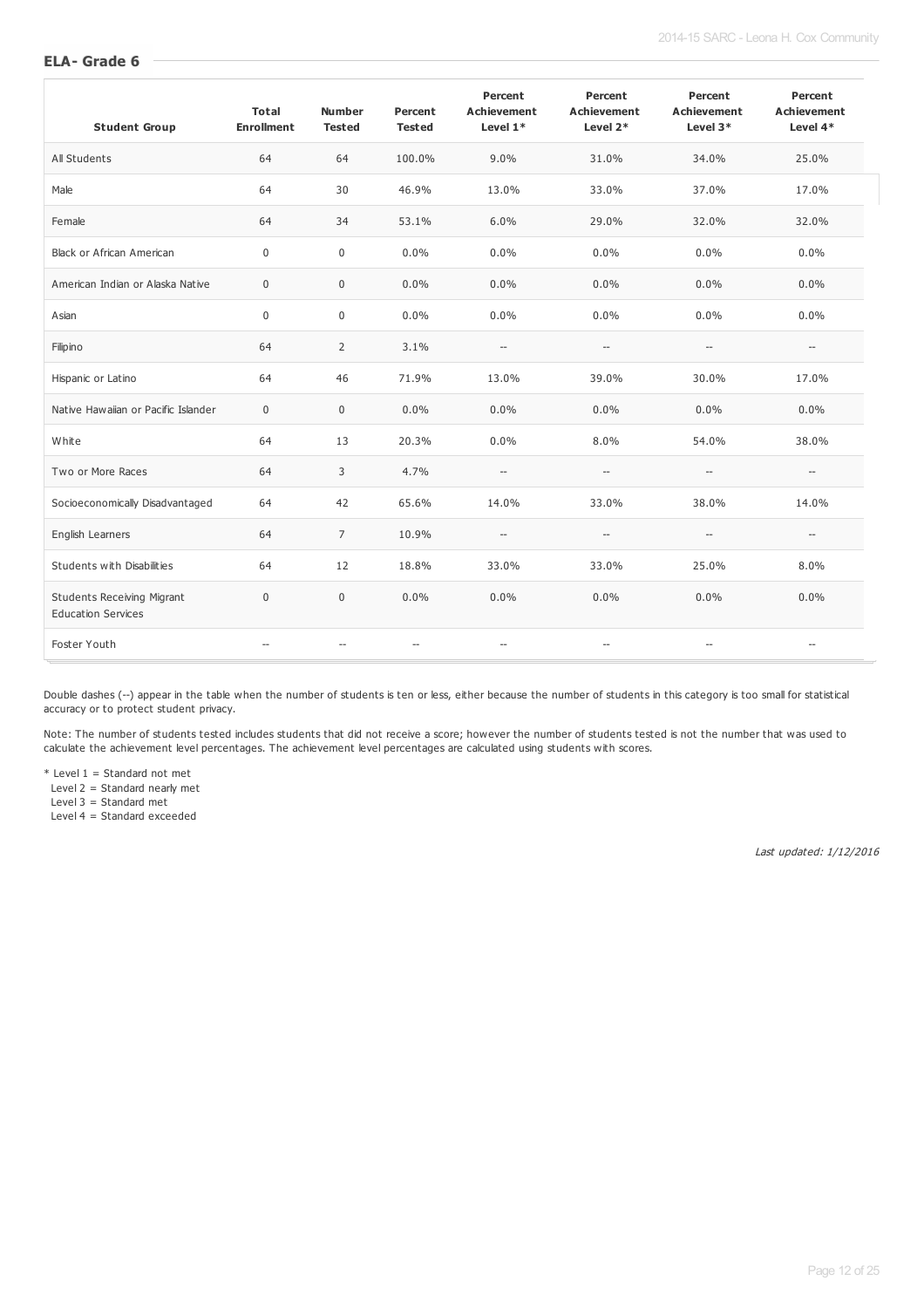#### **CAASPP Assessment Results - Mathematics**

# **Disaggregated by Student Groups, Grades Three through Eight and Eleven (School Year 2014-15)**

#### **Mathematics - Grade 3**

| <b>Student Group</b>                                           | Total<br><b>Enrollment</b> | <b>Number</b><br><b>Tested</b> | Percent<br><b>Tested</b> | Percent<br><b>Achievement</b><br>Level $1*$ | Percent<br><b>Achievement</b><br>Level 2*           | Percent<br><b>Achievement</b><br>Level 3*           | Percent<br><b>Achievement</b><br>Level 4* |
|----------------------------------------------------------------|----------------------------|--------------------------------|--------------------------|---------------------------------------------|-----------------------------------------------------|-----------------------------------------------------|-------------------------------------------|
| All Students                                                   | 68                         | 68                             | 100.0%                   | 19.0%                                       | 44.0%                                               | 22.0%                                               | 15.0%                                     |
| Male                                                           | 68                         | 35                             | 51.5%                    | 23.0%                                       | 46.0%                                               | 17.0%                                               | 14.0%                                     |
| Female                                                         | 68                         | 33                             | 48.5%                    | 15.0%                                       | 42.0%                                               | 27.0%                                               | 15.0%                                     |
| <b>Black or African American</b>                               | 68                         | $\overline{7}$                 | 10.3%                    | $\hspace{0.05cm} \ldots$                    | $\hspace{0.05cm} -\hspace{0.05cm} -\hspace{0.05cm}$ | $\hspace{0.05cm} -\hspace{0.05cm} -\hspace{0.05cm}$ | $\hspace{0.05cm} -$                       |
| American Indian or Alaska Native                               | 68                         | $\mathbf{1}$                   | 1.5%                     | $\hspace{0.05cm} -$                         | $-\!$                                               | $\hspace{0.05cm} -\hspace{0.05cm} -\hspace{0.05cm}$ | $\overline{\phantom{a}}$                  |
| Asian                                                          | $\mathbf 0$                | $\boldsymbol{0}$               | 0.0%                     | 0.0%                                        | 0.0%                                                | 0.0%                                                | $0.0\%$                                   |
| Filipino                                                       | 68                         | 5                              | 7.4%                     | $\hspace{0.05cm} -\hspace{0.05cm}$          | $\hspace{0.05cm} -\hspace{0.05cm} -\hspace{0.05cm}$ | $\hspace{0.05cm} -\hspace{0.05cm} -\hspace{0.05cm}$ | $\hspace{0.05cm} -$                       |
| Hispanic or Latino                                             | 68                         | 33                             | 48.5%                    | 30.0%                                       | 45.0%                                               | 18.0%                                               | 6.0%                                      |
| Native Hawaiian or Pacific Islander                            | $\mathbf{0}$               | $\mathbf 0$                    | 0.0%                     | 0.0%                                        | $0.0\%$                                             | 0.0%                                                | 0.0%                                      |
| White                                                          | 68                         | 20                             | 29.4%                    | 10.0%                                       | 35.0%                                               | 20.0%                                               | 35.0%                                     |
| Two or More Races                                              | 68                         | $\overline{2}$                 | 2.9%                     | $\overline{\phantom{a}}$                    | $\overline{\phantom{a}}$                            | $\hspace{0.05cm} -\hspace{0.05cm}$                  | $\overline{\phantom{a}}$                  |
| Socioeconomically Disadvantaged                                | 68                         | 42                             | 61.8%                    | 24.0%                                       | 48.0%                                               | 24.0%                                               | 5.0%                                      |
| English Learners                                               | 68                         | 13                             | 19.1%                    | 31.0%                                       | 69.0%                                               | 0.0%                                                | 0.0%                                      |
| Students with Disabilities                                     | 68                         | 9                              | 13.2%                    | $\overline{\phantom{a}}$                    | $\hspace{0.05cm} -\hspace{0.05cm}$                  | $\hspace{0.05cm} -\hspace{0.05cm}$                  | $\overline{\phantom{a}}$                  |
| <b>Students Receiving Migrant</b><br><b>Education Services</b> | $\mathbf 0$                | $\mathbf 0$                    | 0.0%                     | 0.0%                                        | 0.0%                                                | 0.0%                                                | 0.0%                                      |
| Foster Youth                                                   | $\overline{\phantom{a}}$   | $\hspace{0.05cm} -$            | $\hspace{0.05cm} \ldots$ | $\overline{\phantom{a}}$                    | $\hspace{0.05cm} \ldots$                            | $\hspace{0.05cm} \ldots$                            | $\overline{\phantom{a}}$                  |

Double dashes (--) appear in the table when the number of students is ten or less, either because the number of students in this category is too small for statistical accuracy or to protect student privacy.

Note: The number of students tested includes students that did not receive a score; however the number of students tested is not the number that was used to calculate the achievement level percentages. The achievement level percentages are calculated using students with scores.

 $*$  Level 1 = Standard not met

Level 2 = Standard nearly met

Level 3 = Standard met Level 4 = Standard exceeded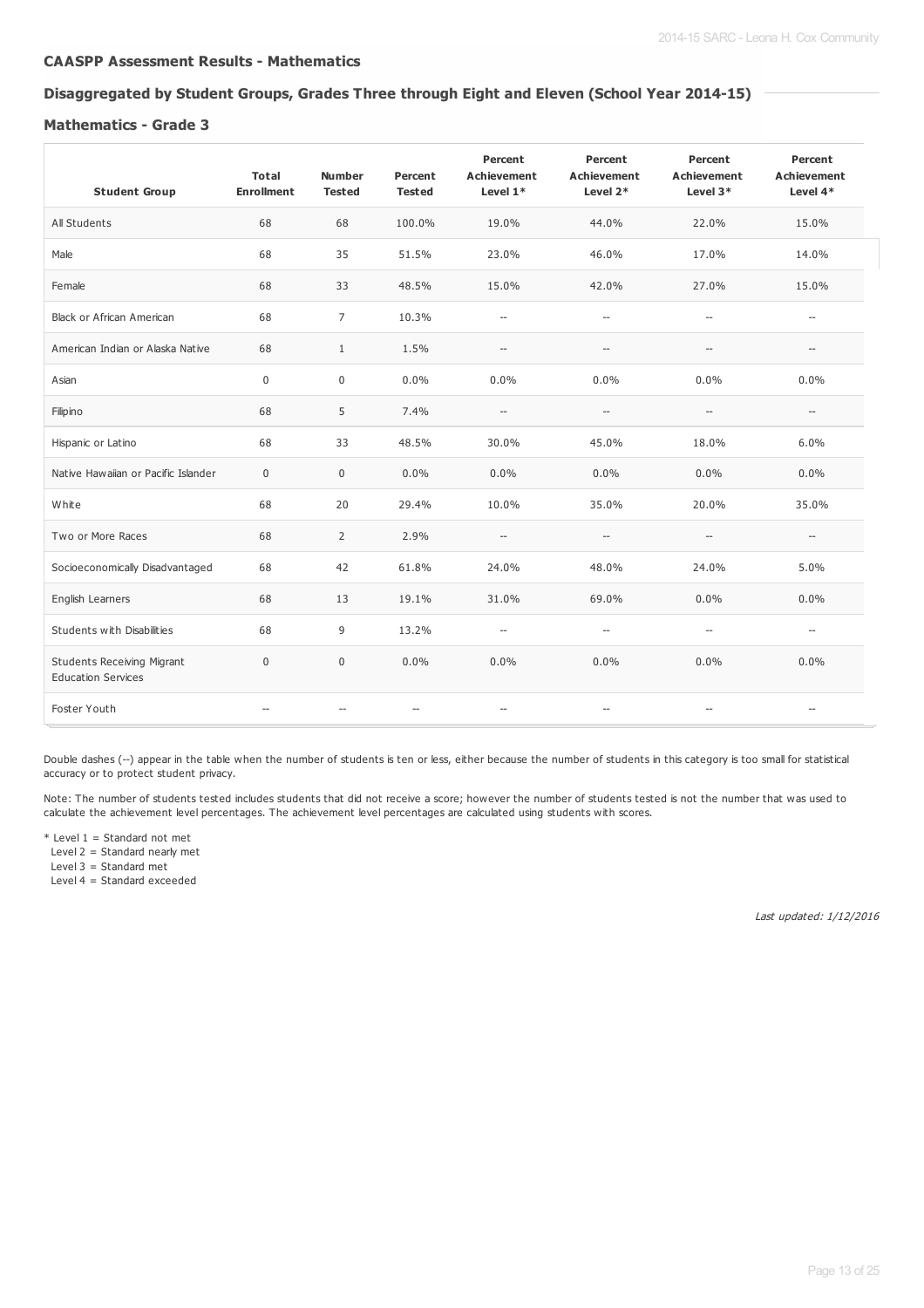#### **Mathematics - Grade 4**

| <b>Student Group</b>                                           | <b>Total</b><br><b>Enrollment</b> | <b>Number</b><br><b>Tested</b> | Percent<br><b>Tested</b> | Percent<br><b>Achievement</b><br>Level $1*$ | Percent<br><b>Achievement</b><br>Level 2*           | Percent<br><b>Achievement</b><br>Level 3*           | Percent<br><b>Achievement</b><br>Level 4* |
|----------------------------------------------------------------|-----------------------------------|--------------------------------|--------------------------|---------------------------------------------|-----------------------------------------------------|-----------------------------------------------------|-------------------------------------------|
| All Students                                                   | 81                                | 81                             | 100.0%                   | 25.0%                                       | 44.0%                                               | 23.0%                                               | 6.0%                                      |
| Male                                                           | 81                                | 44                             | 54.3%                    | 30.0%                                       | 48.0%                                               | 14.0%                                               | 7.0%                                      |
| Female                                                         | 81                                | 37                             | 45.7%                    | 19.0%                                       | 41.0%                                               | 35.0%                                               | 5.0%                                      |
| <b>Black or African American</b>                               | 81                                | $\overline{4}$                 | 4.9%                     | $\overline{\phantom{a}}$                    | $\overline{\phantom{a}}$                            | $\overline{\phantom{a}}$                            | $\hspace{0.05cm} -\hspace{0.05cm}$        |
| American Indian or Alaska Native                               | $\mathbf 0$                       | $\mathbf 0$                    | 0.0%                     | 0.0%                                        | 0.0%                                                | 0.0%                                                | $0.0\%$                                   |
| Asian                                                          | 81                                | 3                              | 3.7%                     | $\overline{\phantom{a}}$                    | $\overline{\phantom{a}}$                            | $\overline{\phantom{a}}$                            | $\overline{\phantom{a}}$                  |
| Filipino                                                       | 81                                | $\overline{4}$                 | 4.9%                     | $\hspace{0.05cm} \ldots$                    | $\hspace{0.05cm} -\hspace{0.05cm}$                  | --                                                  | $\hspace{0.05cm} -\hspace{0.05cm}$        |
| Hispanic or Latino                                             | 81                                | 47                             | 58.0%                    | 30.0%                                       | 49.0%                                               | 13.0%                                               | 6.0%                                      |
| Native Hawaiian or Pacific Islander                            | 81                                | $\mathbf{1}$                   | 1.2%                     | $\hspace{0.05cm} -$                         | $\hspace{0.05cm} -\hspace{0.05cm} -\hspace{0.05cm}$ | $\hspace{0.05cm} -\hspace{0.05cm} -\hspace{0.05cm}$ | $\hspace{0.05cm} \ldots$                  |
| White                                                          | 81                                | 20                             | 24.7%                    | 15.0%                                       | 40.0%                                               | 35.0%                                               | 10.0%                                     |
| Two or More Races                                              | 81                                | 2                              | 2.5%                     | --                                          | $\hspace{0.05cm} -\hspace{0.05cm}$                  | --                                                  | $\hspace{0.05cm} \ldots$                  |
| Socioeconomically Disadvantaged                                | 81                                | 47                             | 58.0%                    | 36.0%                                       | 53.0%                                               | 9.0%                                                | 2.0%                                      |
| English Learners                                               | 81                                | 13                             | 16.0%                    | 62.0%                                       | 38.0%                                               | 0.0%                                                | $0.0\%$                                   |
| Students with Disabilities                                     | 81                                | 12                             | 14.8%                    | 25.0%                                       | 42.0%                                               | 17.0%                                               | 17.0%                                     |
| <b>Students Receiving Migrant</b><br><b>Education Services</b> | $\mathbf 0$                       | $\mathbf 0$                    | 0.0%                     | 0.0%                                        | 0.0%                                                | 0.0%                                                | $0.0\%$                                   |
| Foster Youth                                                   | $-$                               | $\overline{\phantom{a}}$       | $\overline{\phantom{a}}$ | --                                          | $\hspace{0.05cm} -\hspace{0.05cm}$                  | --                                                  | $\overline{\phantom{a}}$                  |

Double dashes (--) appear in the table when the number of students is ten or less, either because the number of students in this category is too small for statistical accuracy or to protect student privacy.

Note: The number of students tested includes students that did not receive a score; however the number of students tested is not the number that was used to calculate the achievement level percentages. The achievement level percentages are calculated using students with scores.

 $*$  Level 1 = Standard not met

Level 2 = Standard nearly met

Level 3 = Standard met

Level 4 = Standard exceeded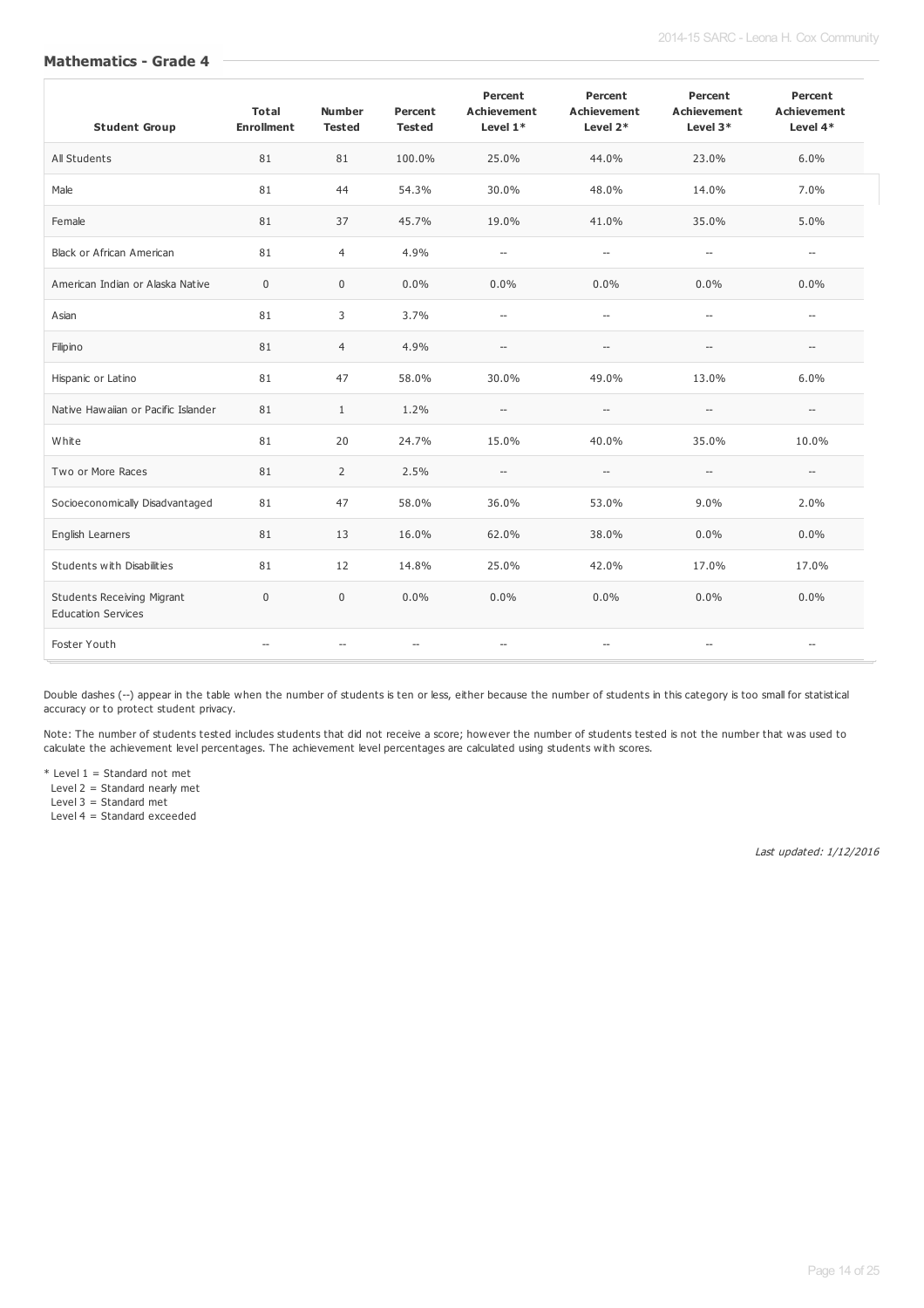#### **Mathematics - Grade 5**

| <b>Student Group</b>                                           | <b>Total</b><br><b>Enrollment</b> | <b>Number</b><br><b>Tested</b> | Percent<br><b>Tested</b> | Percent<br><b>Achievement</b><br>Level $1*$ | Percent<br><b>Achievement</b><br>Level 2*           | Percent<br><b>Achievement</b><br>Level 3* | Percent<br><b>Achievement</b><br>Level $4*$ |
|----------------------------------------------------------------|-----------------------------------|--------------------------------|--------------------------|---------------------------------------------|-----------------------------------------------------|-------------------------------------------|---------------------------------------------|
| All Students                                                   | 67                                | 67                             | 100.0%                   | 36.0%                                       | 36.0%                                               | 16.0%                                     | 12.0%                                       |
| Male                                                           | 67                                | 35                             | 52.2%                    | 40.0%                                       | 34.0%                                               | 11.0%                                     | 14.0%                                       |
| Female                                                         | 67                                | 32                             | 47.8%                    | 31.0%                                       | 38.0%                                               | 22.0%                                     | 9.0%                                        |
| <b>Black or African American</b>                               | 67                                | $\overline{2}$                 | 3.0%                     | $\overline{\phantom{a}}$                    | $\overline{\phantom{a}}$                            | $\overline{\phantom{a}}$                  | $\hspace{0.05cm} \ldots$                    |
| American Indian or Alaska Native                               | $\mathbf 0$                       | $\mathbf 0$                    | 0.0%                     | 0.0%                                        | 0.0%                                                | 0.0%                                      | $0.0\%$                                     |
| Asian                                                          | 67                                | 2                              | 3.0%                     | $\overline{\phantom{a}}$                    | $\overline{\phantom{a}}$                            | $\overline{\phantom{a}}$                  | $\overline{a}$                              |
| Filipino                                                       | 67                                | $\mathbf{1}$                   | 1.5%                     | $\hspace{0.05cm} \ldots$                    | $\hspace{0.05cm} -\hspace{0.05cm} -\hspace{0.05cm}$ | $\overline{\phantom{a}}$                  | $\hspace{0.05cm} -\hspace{0.05cm}$          |
| Hispanic or Latino                                             | 67                                | 38                             | 56.7%                    | 42.0%                                       | 37.0%                                               | 13.0%                                     | 8.0%                                        |
| Native Hawaijan or Pacific Islander                            | $\Omega$                          | $\mathbf 0$                    | 0.0%                     | 0.0%                                        | 0.0%                                                | 0.0%                                      | $0.0\%$                                     |
| White                                                          | 67                                | 21                             | 31.3%                    | 29.0%                                       | 43.0%                                               | 19.0%                                     | 10.0%                                       |
| Two or More Races                                              | 67                                | 3                              | 4.5%                     | --                                          | $\hspace{0.05cm} -\hspace{0.05cm}$                  | $\overline{\phantom{a}}$                  | $\hspace{0.05cm} \ldots$                    |
| Socioeconomically Disadvantaged                                | 67                                | 39                             | 58.2%                    | 41.0%                                       | 41.0%                                               | 13.0%                                     | 5.0%                                        |
| English Learners                                               | 67                                | 10                             | 14.9%                    | $\hspace{0.05cm} -\hspace{0.05cm}$          | $\hspace{0.05cm} -\hspace{0.05cm}$                  | $\overline{\phantom{a}}$                  | $\overline{a}$                              |
| Students with Disabilities                                     | 67                                | $\overline{7}$                 | 10.4%                    | $\overline{\phantom{a}}$                    | $\overline{\phantom{a}}$                            | --                                        | $\overline{a}$                              |
| <b>Students Receiving Migrant</b><br><b>Education Services</b> | $\mathbf 0$                       | $\boldsymbol{0}$               | 0.0%                     | 0.0%                                        | 0.0%                                                | 0.0%                                      | 0.0%                                        |
| Foster Youth                                                   | $\overline{\phantom{a}}$          | $\overline{\phantom{a}}$       | $\overline{\phantom{a}}$ | $\hspace{0.05cm} -\hspace{0.05cm}$          | $\hspace{0.05cm} -\hspace{0.05cm} -\hspace{0.05cm}$ | --                                        | $\overline{\phantom{a}}$                    |

Double dashes (--) appear in the table when the number of students is ten or less, either because the number of students in this category is too small for statistical accuracy or to protect student privacy.

Note: The number of students tested includes students that did not receive a score; however the number of students tested is not the number that was used to calculate the achievement level percentages. The achievement level percentages are calculated using students with scores.

 $*$  Level 1 = Standard not met

Level 2 = Standard nearly met

Level 3 = Standard met

Level 4 = Standard exceeded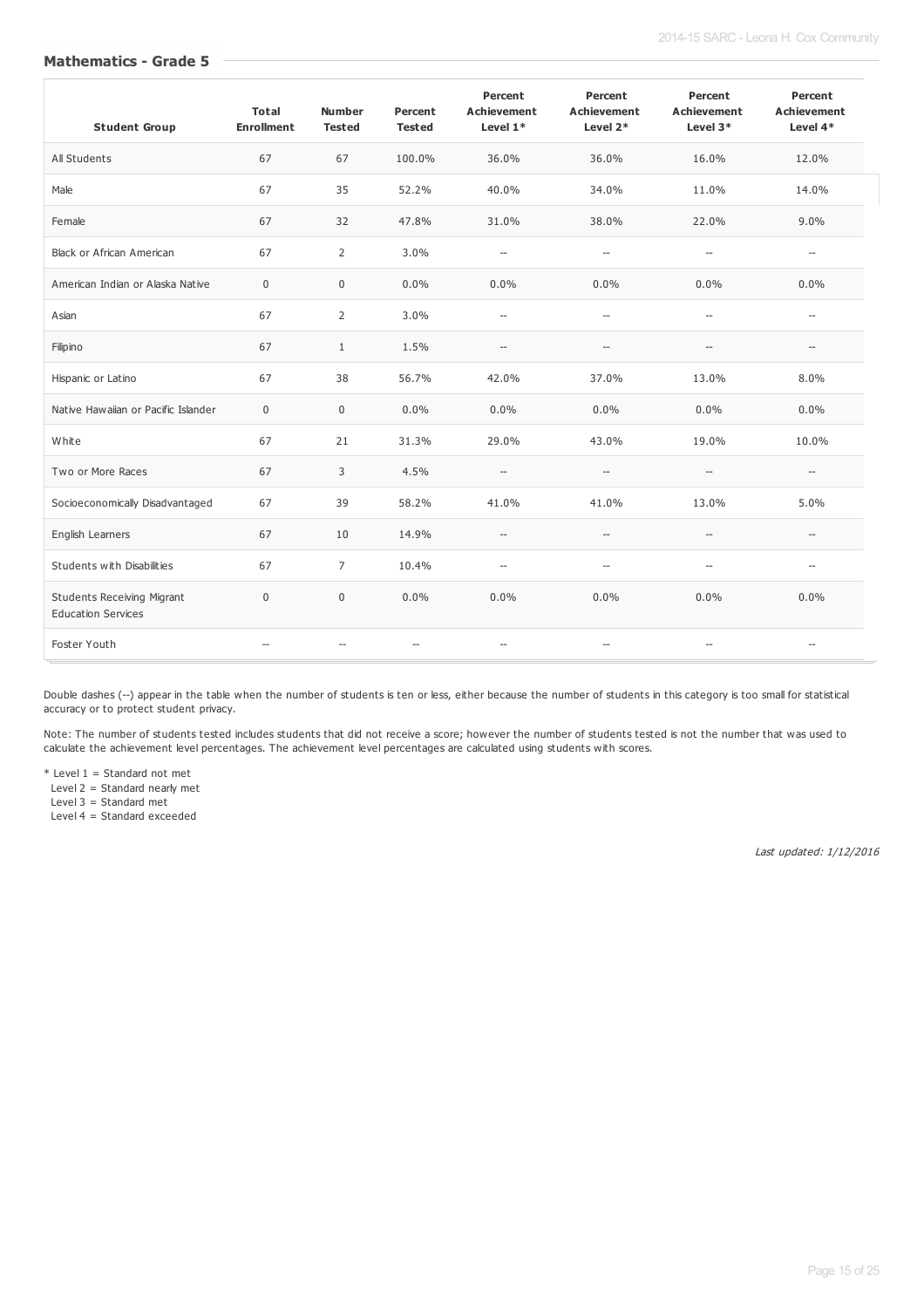#### **Mathematics - Grade 6**

| <b>Student Group</b>                                           | <b>Total</b><br><b>Enrollment</b> | <b>Number</b><br><b>Tested</b> | Percent<br><b>Tested</b> | Percent<br><b>Achievement</b><br>Level $1*$ | Percent<br><b>Achievement</b><br>Level 2* | Percent<br><b>Achievement</b><br>Level 3*           | Percent<br><b>Achievement</b><br>Level 4* |
|----------------------------------------------------------------|-----------------------------------|--------------------------------|--------------------------|---------------------------------------------|-------------------------------------------|-----------------------------------------------------|-------------------------------------------|
| All Students                                                   | 64                                | 64                             | 100.0%                   | 27.0%                                       | 36.0%                                     | 19.0%                                               | 19.0%                                     |
| Male                                                           | 64                                | 30                             | 46.9%                    | 30.0%                                       | 37.0%                                     | 23.0%                                               | 10.0%                                     |
| Female                                                         | 64                                | 34                             | 53.1%                    | 24.0%                                       | 35.0%                                     | 15.0%                                               | 26.0%                                     |
| <b>Black or African American</b>                               | $\mathbf 0$                       | $\mathbf 0$                    | 0.0%                     | 0.0%                                        | 0.0%                                      | 0.0%                                                | 0.0%                                      |
| American Indian or Alaska Native                               | $\mathbf 0$                       | $\mathbf 0$                    | 0.0%                     | 0.0%                                        | 0.0%                                      | 0.0%                                                | $0.0\%$                                   |
| Asian                                                          | $\mathbf 0$                       | $\mathbf 0$                    | $0.0\%$                  | 0.0%                                        | 0.0%                                      | 0.0%                                                | $0.0\%$                                   |
| Filipino                                                       | 64                                | 2                              | 3.1%                     | $\hspace{0.05cm} -\hspace{0.05cm}$          | $\hspace{0.05cm} -\hspace{0.05cm}$        | $\hspace{0.05cm} -\hspace{0.05cm} -\hspace{0.05cm}$ | $\hspace{0.05cm} -\hspace{0.05cm}$        |
| Hispanic or Latino                                             | 64                                | 46                             | 71.9%                    | 37.0%                                       | 41.0%                                     | 9.0%                                                | 13.0%                                     |
| Native Hawaiian or Pacific Islander                            | $\mathbf 0$                       | $\mathsf 0$                    | 0.0%                     | 0.0%                                        | 0.0%                                      | 0.0%                                                | 0.0%                                      |
| White                                                          | 64                                | 13                             | 20.3%                    | 0.0%                                        | 31.0%                                     | 38.0%                                               | 31.0%                                     |
| Two or More Races                                              | 64                                | 3                              | 4.7%                     | --                                          | $\hspace{0.05cm} -\hspace{0.05cm}$        | $\hspace{0.05cm} -\hspace{0.05cm}$                  | $\hspace{0.05cm} \ldots$                  |
| Socioeconomically Disadvantaged                                | 64                                | 42                             | 65.6%                    | 36.0%                                       | 36.0%                                     | 14.0%                                               | 14.0%                                     |
| English Learners                                               | 64                                | $\overline{7}$                 | 10.9%                    | --                                          | $\hspace{0.05cm} -\hspace{0.05cm}$        | $\overline{\phantom{a}}$                            | $\overline{\phantom{a}}$                  |
| Students with Disabilities                                     | 64                                | 12                             | 18.8%                    | 58.0%                                       | 33.0%                                     | 8.0%                                                | $0.0\%$                                   |
| <b>Students Receiving Migrant</b><br><b>Education Services</b> | $\mathbf 0$                       | $\boldsymbol{0}$               | 0.0%                     | 0.0%                                        | 0.0%                                      | 0.0%                                                | $0.0\%$                                   |
| Foster Youth                                                   | $\overline{\phantom{a}}$          | $\overline{\phantom{a}}$       | $\overline{\phantom{a}}$ | $\hspace{0.05cm} -\hspace{0.05cm}$          | $\overline{\phantom{a}}$                  | --                                                  | $\overline{\phantom{a}}$                  |

Double dashes (--) appear in the table when the number of students is ten or less, either because the number of students in this category is too small for statistical accuracy or to protect student privacy.

Note: The number of students tested includes students that did not receive a score; however the number of students tested is not the number that was used to calculate the achievement level percentages. The achievement level percentages are calculated using students with scores.

 $*$  Level 1 = Standard not met

Level 2 = Standard nearly met

Level 3 = Standard met

Level 4 = Standard exceeded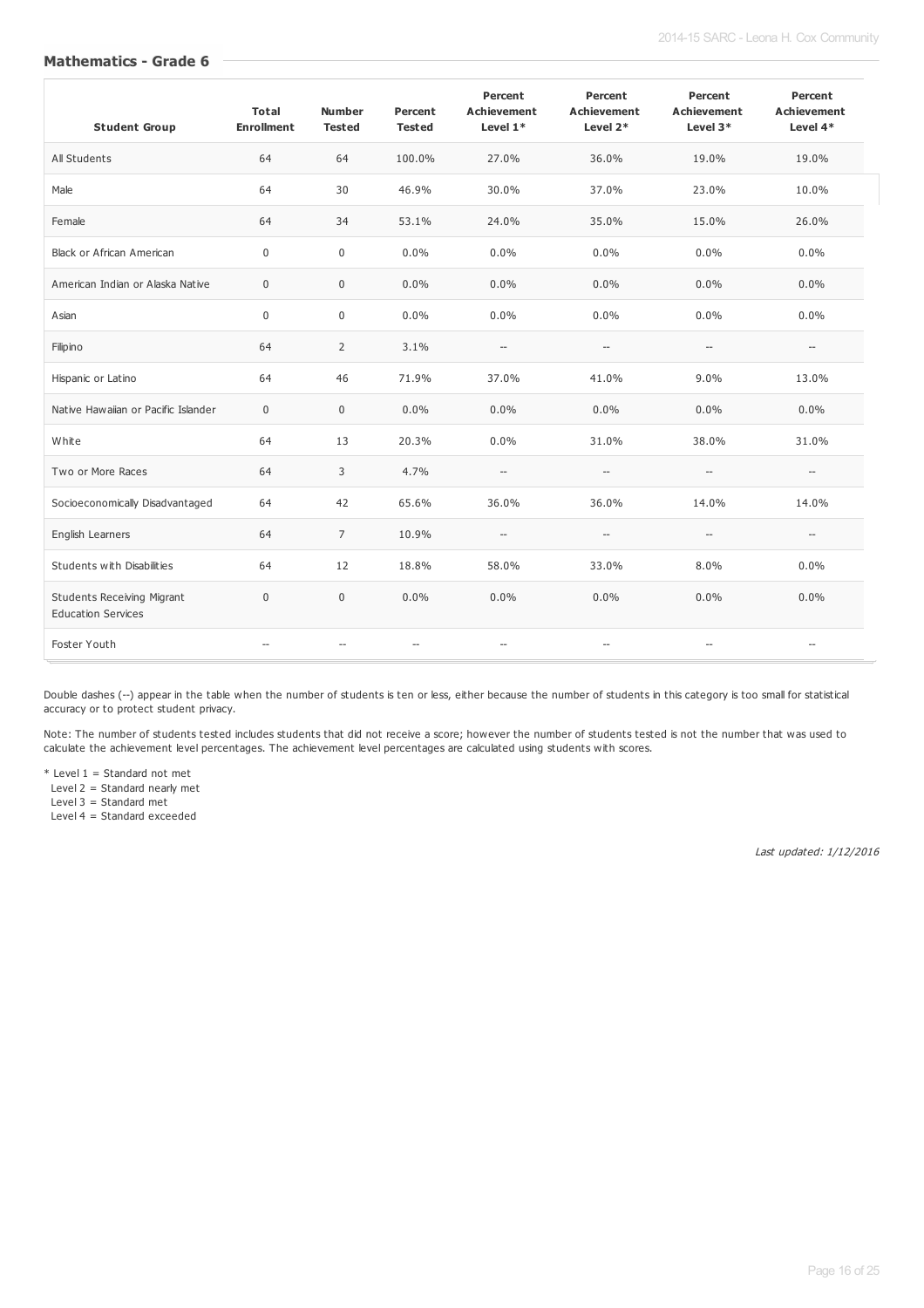## **California Standards Tests for All Students in Science – Three-Year Comparison**

|                               | Percent of Students Scoring at Proficient or Advanced (meeting or exceeding the state standards) |               |         |         |                 |         |         |          |         |
|-------------------------------|--------------------------------------------------------------------------------------------------|---------------|---------|---------|-----------------|---------|---------|----------|---------|
|                               |                                                                                                  | <b>School</b> |         |         | <b>District</b> |         |         | State    |         |
| <b>Subject</b>                | 2012-13                                                                                          | 2013-14       | 2014-15 | 2012-13 | 2013-14         | 2014-15 | 2012-13 | 2013-14  | 2014-15 |
| Science (grades 5, 8, and 10) | 60.0%                                                                                            | 90.0%         | 77.0%   | 64.0%   | 76.0%           | 76.0%   | 59.0%   | $60.0\%$ | 56.0%   |

Note: Scores are not shown when the number of students tested is ten or less, either because the number of students in this category is too small for statistical accuracy or to protect student privacy. Double dashes (--) appear in the table when the number of students tested is ten or less.

Last updated: 1/12/2016

# **California Standards Tests Results by Student Group in Science (School Year 2014-15)**

| <b>Student Group</b>                          | Percent of Students Scoring at Proficient or Advanced |
|-----------------------------------------------|-------------------------------------------------------|
| All Students in the LEA                       | 76.0%                                                 |
| All Students at the School                    | 77.0%                                                 |
| Male                                          | 75.0%                                                 |
| Female                                        | 80.0%                                                 |
| Black or African American                     | $\hspace{0.05cm} -\hspace{0.05cm} -\hspace{0.05cm}$   |
| American Indian or Alaska Native              | $\hspace{0.05cm} \ldots$                              |
| Asian                                         | $\hspace{0.05cm} \ldots$                              |
| Filipino                                      | $\overline{\phantom{a}}$                              |
| Hispanic or Latino                            | 64.0%                                                 |
| Native Hawaiian or Pacific Islander           | $\hspace{0.05cm} \ldots$                              |
| White                                         | 94.0%                                                 |
| Two or More Races                             | $\hspace{0.05cm} -\hspace{0.05cm} -\hspace{0.05cm}$   |
| Socioeconomically Disadvantaged               | 70.0%                                                 |
| English Learners                              | $\hspace{0.05cm} \ldots$                              |
| Students with Disabilities                    | $\hspace{0.05cm} \ldots$                              |
| Students Receiving Migrant Education Services | $\overline{\phantom{a}}$                              |
| Foster Youth                                  | $\hspace{0.05cm} -\hspace{0.05cm} -\hspace{0.05cm}$   |

Note: Scores are not shown when the number of students tested is ten or less, either because the number of students in this category is too small for statistical accuracy or to protect student privacy. Double dashes (--) appear in the table when the number of students tested is ten or less.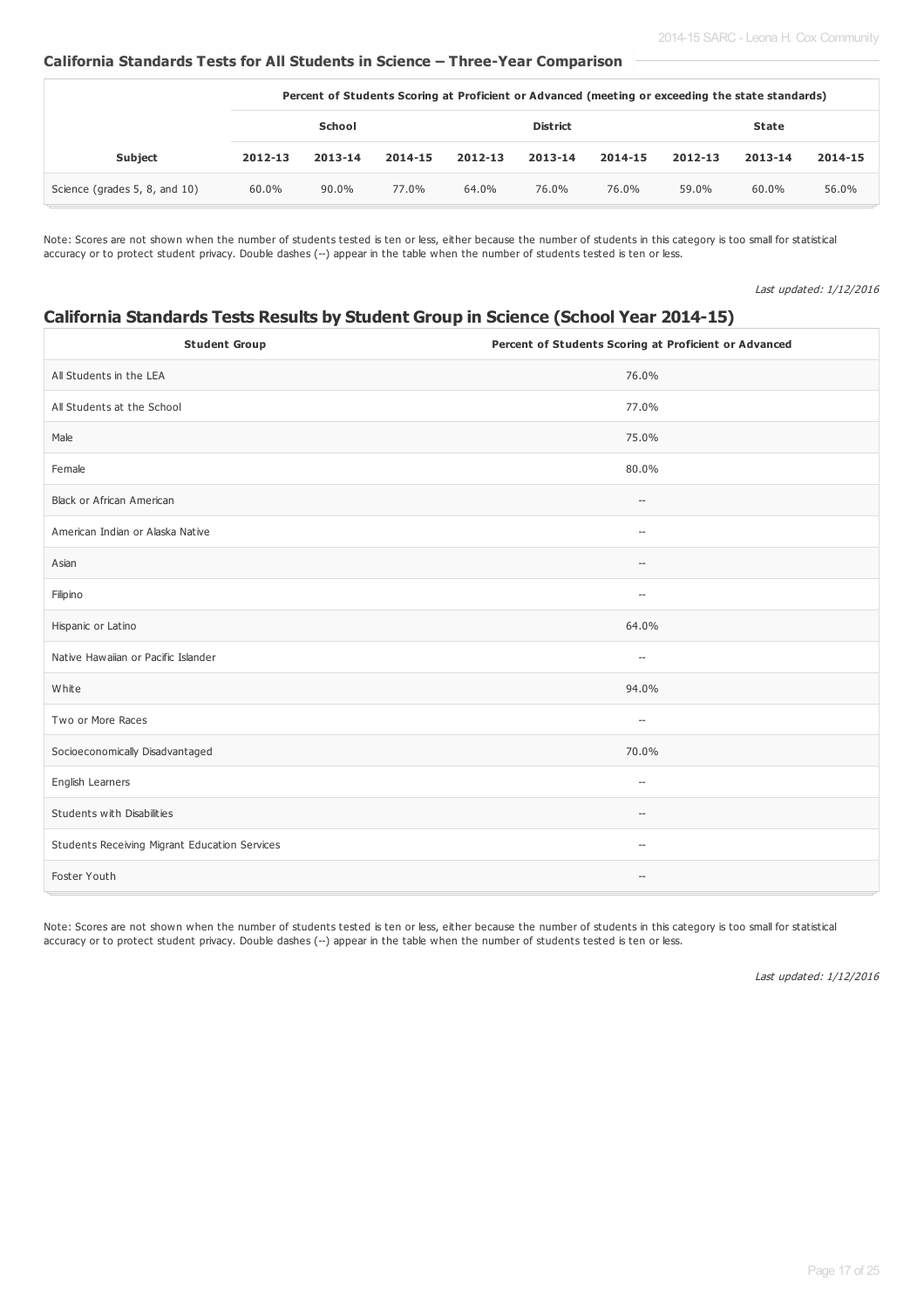# **State Priority: Other Pupil Outcomes**

The SARC provides the following information relevant to the State priority: Other Pupil Outcomes (Priority 8):

Pupil outcomes in the subject areas of English, mathematics, and physical education

#### **California Physical Fitness Test Results (School Year 2014-15)**

|                    | <b>Percent of Students Meeting Fitness Standards</b> |                              |                             |  |  |  |  |
|--------------------|------------------------------------------------------|------------------------------|-----------------------------|--|--|--|--|
| <b>Grade Level</b> | <b>Four of Six Standards</b>                         | <b>Five of Six Standards</b> | <b>Six of Six Standards</b> |  |  |  |  |
|                    | 23.9%                                                | 25.4%                        | 23.9%                       |  |  |  |  |

Note: Percentages are not calculated when the number of students tested is ten or less, either because the number of students in this category is too small for statistical accuracy or to protect student privacy.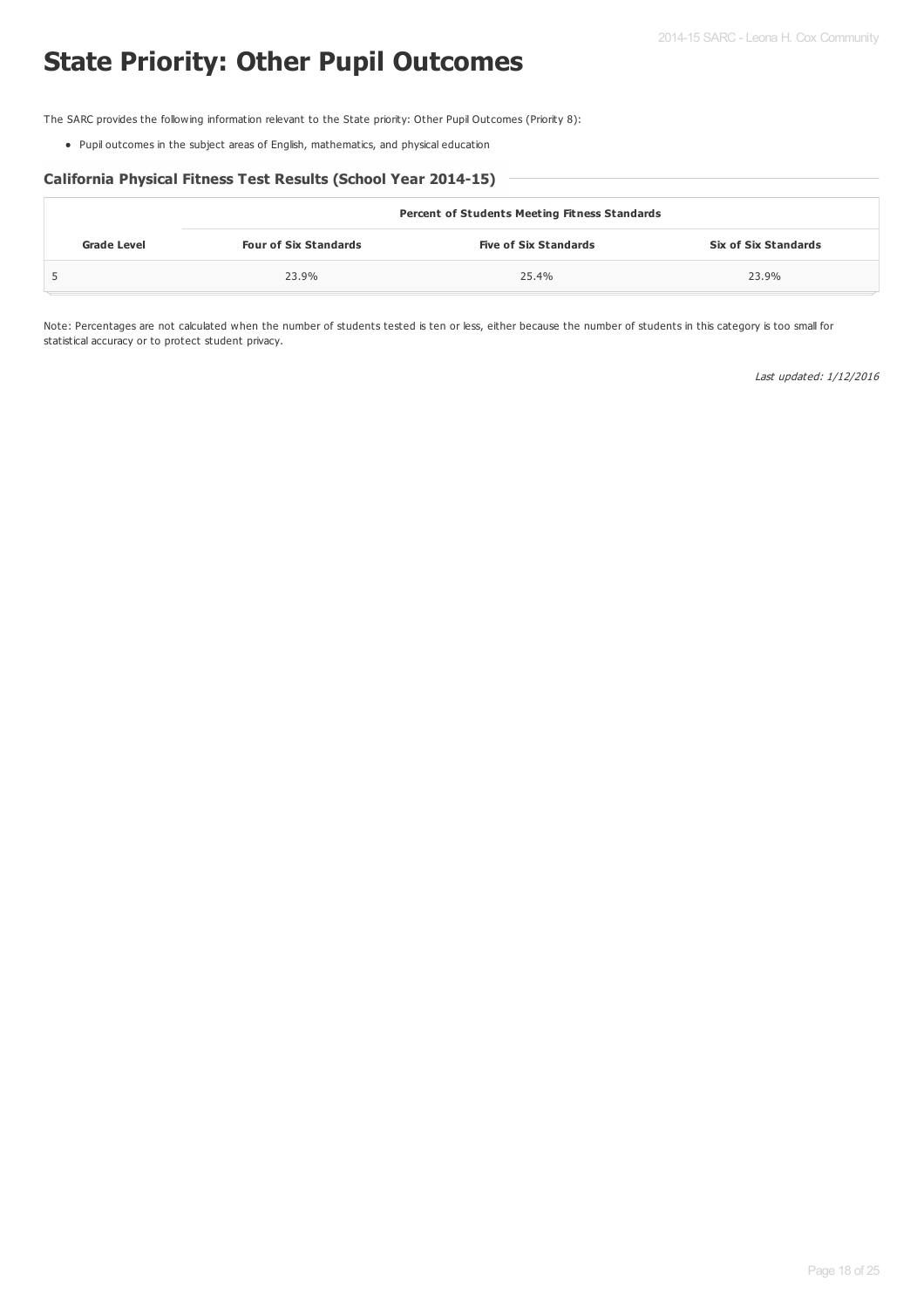# **C. Engagement**

# **State Priority: Parental Involvement**

The SARC provides the following information relevant to the State priority: Parental Involvement (Priority 3):

Efforts the school district makes to seek parent input in making decisions for the school district and each schoolsite

#### **Opportunities for Parental Involvement - Most Recent Year**

Leona Cox's staff believes that parents are our partners in education. We welcome and encourage parent involvement through a wide variety of opportunities that take place throughout the year. Classroom teachers provide opportunities for parents to support the instructional program through presentations, working with small groups or individual students, or providing time to prepare materials. Parents can become involved in supporting the school by joining the PTA and participating in PTA sponsored events. Some of the annual events are the Fall Festival, Book Fairs, the Winter Family Breakfast, the Fine Arts Festival, and the Walk-a-thon. Parents are informed about their child's educational program and academic achievement at Back to School Night, Parent/Teacher Conferences, Parent Information Nights, and the Academic Fair. Student's character and academic successes are celebrated monthly at Spirit Awards Assemblies, monthly at Trimester Lunch celebrations, annually at the End of the Year Awards Celebration, the Young Author's Night, Estrella Awards and at the annual GATE Night. Our English Language Learner parents are encouraged to attend the English Learner Advisory Committee (ELAC), weekly Community Based English Tutoring (CBET) adult ESL classes, and parent nights. The Parent Involvement Policy and Leona Cox Home/School Compact are distributed to all parents at the beginning of each school year. Signed Home/School Compacts are on file in the school office. Leona Cox is committed to ensuring that all parents are able to become involved in their children's education in meaningful ways. Spanish interpreters provide language interpretation of weekly phone announcements, meetings, and conferences. All documents are printed in both English and Spanish. We celebrate our parent involvement by keeping track of their attendance and recognizing their commitment at our parents at our volunteer breakfast and awards ceremony held in June.

# **State Priority: Pupil Engagement**

Last updated: 1/6/2016

The SARC provides the following information relevant to the State priority: Pupil Engagement (Priority 5):

- High school dropout rates; and
- High school graduation rates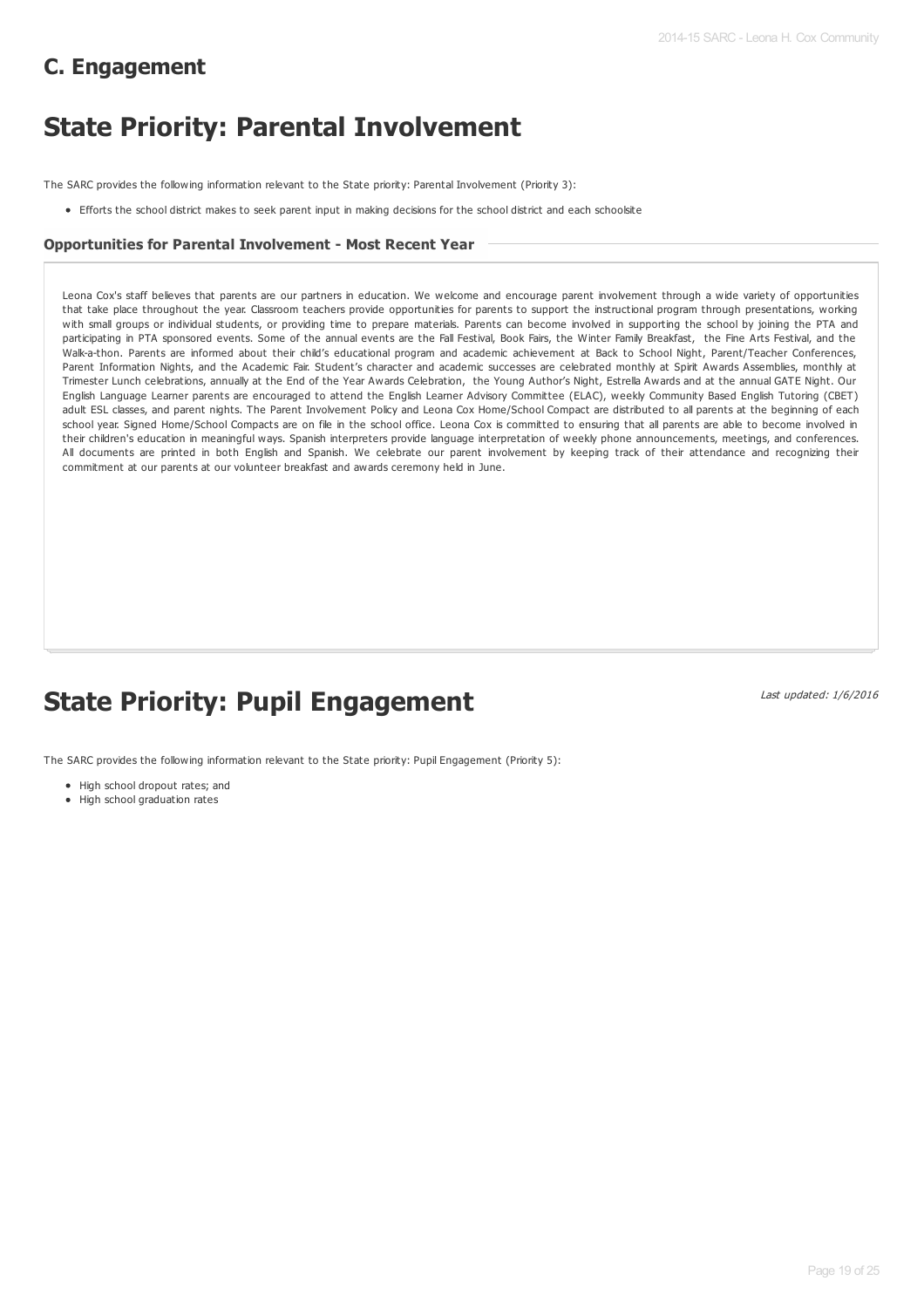# **State Priority: School Climate**

The SARC provides the following information relevant to the State priority: School Climate (Priority 6):

- Pupil suspension rates;
- Pupil expulsion rates; and
- Other local measures on the sense of safety

#### **Suspensions and Expulsions**

|             | <b>School</b> |         |         |         | <b>District</b> |         |         | <b>State</b> |         |  |
|-------------|---------------|---------|---------|---------|-----------------|---------|---------|--------------|---------|--|
| Rate        | 2012-13       | 2013-14 | 2014-15 | 2012-13 | 2013-14         | 2014-15 | 2012-13 | 2013-14      | 2014-15 |  |
| Suspensions | 5.0           | 14.0    | 7.0     | 73.0    | 55.0            | 35.0    | 5.1     | 4.4          | 3.8     |  |
| Expulsions  | 0.0           | 0.0     | 0.0     | 0.0     | 0.0             | 0.0     | 0.1     | 0.1          | 0.1     |  |





#### Last updated: 1/10/2016

## **School Safety Plan - Most Recent Year**

School Safety Plan-Reviewed February 2015

Every student and teacher has the right to attend a safe school where he or she is free from physical or psychological harm.

The Leona Cox School Safety Plan includes:

- School Handbook
- School disaster procedures
- Character Education
- **•** Student Behavior Assemblies
- **•** School Suspension Guidelines
- Annual Staff Harassment Training
- Safety Training Videos
- District/Community Resources For Students and Parents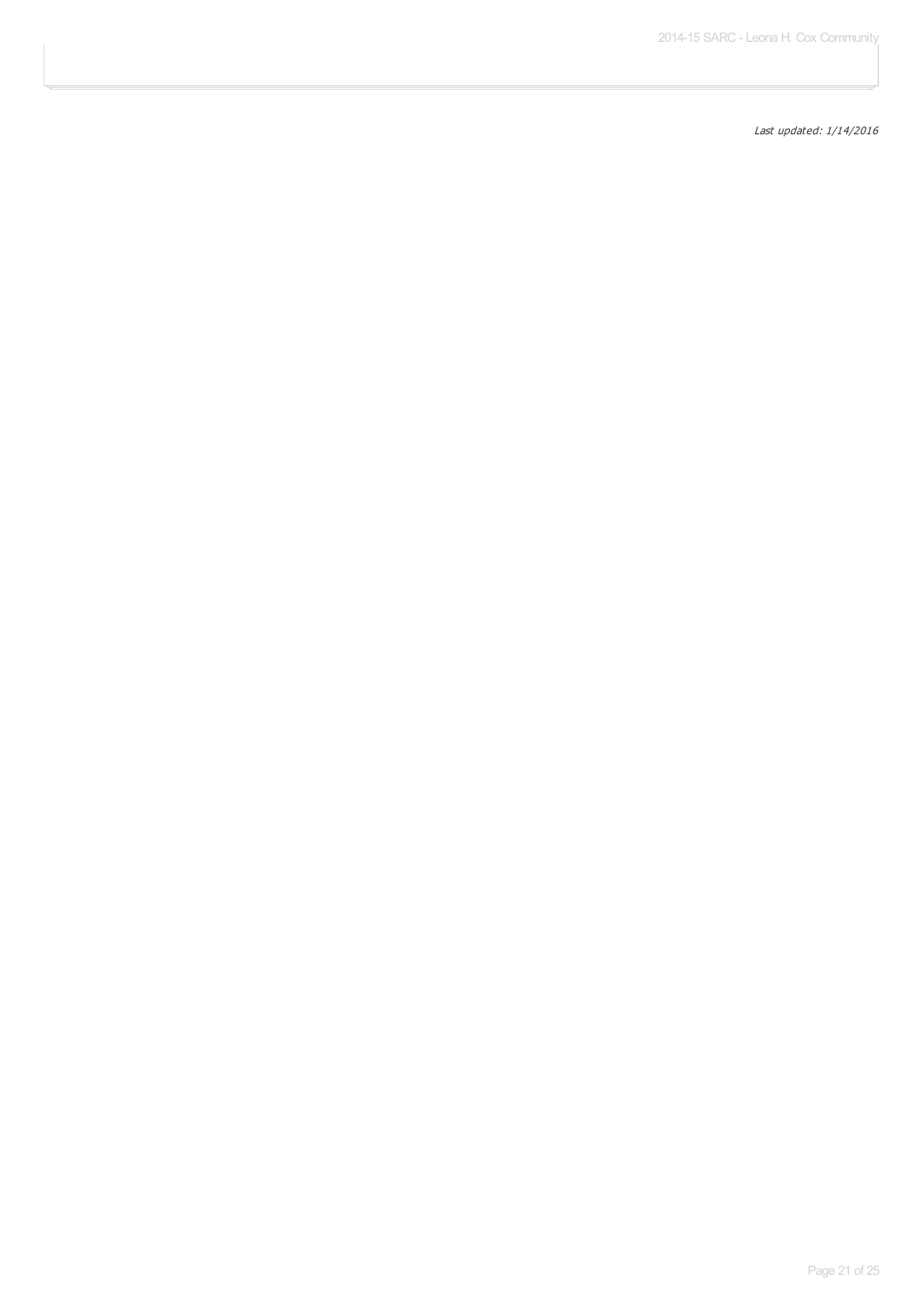# **D. Other SARC Information**

The information in this section is required to be in the SARC but is not included in the state priorities for LCFF.

#### **Adequate Yearly Progress Overall and by Criteria (School Year 2014-15)**

| <b>AYP Criteria</b>                            | School | <b>District</b> | <b>State</b> |
|------------------------------------------------|--------|-----------------|--------------|
| Made AYP Overall                               | Yes    | Yes             |              |
| Met Participation Rate - English Language Arts | Yes    | Yes             |              |
| Met Participation Rate - Mathematics           | Yes    | Yes             |              |
| Met Percent Proficient - English Language Arts | N/A    | N/A             |              |
| Met Percent Proficient - Mathematics           | N/A    | N/A             |              |
| Met Attendance Rate                            |        | N/A             |              |
| Met Graduation Rate                            | N/A    | N/A             |              |

#### Last updated: 1/6/2016

## **Federal Intervention Program (School Year 2015-16)**

| <b>Indicator</b>                                    | School    | <b>District</b> |
|-----------------------------------------------------|-----------|-----------------|
| Program Improvement Status                          | In PI     | In PI           |
| First Year of Program Improvement                   | 2011-2012 | 2011-2012       |
| Year in Program Improvement                         | Year 3    | Year 3          |
| Number of Schools Currently in Program Improvement  | N/A       | 3               |
| Percent of Schools Currently in Program Improvement | N/A       | 33.0%           |

Note: Cells with NA values do not require data.

Last updated: 1/8/2016

## **Average Class Size and Class Size Distribution (Elementary)**

| 2012-13            |      |                     | 2013-14 |                |                     | 2014-15      |                |                |                                                                                                       |   |                |                |
|--------------------|------|---------------------|---------|----------------|---------------------|--------------|----------------|----------------|-------------------------------------------------------------------------------------------------------|---|----------------|----------------|
|                    |      | Number of Classes * |         |                | Number of Classes * |              |                |                | Number of Classes *                                                                                   |   |                |                |
| <b>Grade Level</b> |      |                     |         |                |                     |              |                |                | Average Class Size 1-20 21-32 33+ Average Class Size 1-20 21-32 33+ Average Class Size 1-20 21-32 33+ |   |                |                |
| K                  | 14.0 | 5                   | 2       |                | 16.0                | 3            | $\overline{4}$ |                | 16.0                                                                                                  | 6 | 3              |                |
|                    | 22.0 |                     | 3       |                | 21.0                | $\mathbf{1}$ | $1\,$          |                | 22.0                                                                                                  |   | 3              |                |
| 2                  | 26.0 |                     | 3       |                | 25.0                |              | 3              |                | 30.0                                                                                                  |   | $\overline{2}$ |                |
| 3                  | 28.0 |                     | 3       |                | 28.0                |              | 2              |                | 26.0                                                                                                  |   | $\overline{2}$ |                |
| $\overline{4}$     | 34.0 |                     |         | $\overline{2}$ | 30.0                |              | 3              |                | 31.0                                                                                                  |   | $\overline{2}$ | $\mathbf{1}$   |
| 5                  | 35.0 |                     |         | $\overline{2}$ | 33.0                |              | $\mathbf{1}$   | $\mathbf{1}$   | 34.0                                                                                                  |   |                | $\overline{2}$ |
| 6                  | 33.0 |                     |         | $\overline{2}$ | 34.0                |              |                | $\overline{2}$ | 34.0                                                                                                  |   |                | $\overline{2}$ |
| Other              |      |                     |         |                | 21.0                |              | 1              |                |                                                                                                       |   |                |                |

\* Number of classes indicates how many classes fall into each size category (a range of total students per class).

Last updated: 1/6/2016

## **Academic Counselors and Other Support Staff (School Year 2014-15)**

**Title Number of FTE\* Assigned to School Average Number of Students per Academic Counselor**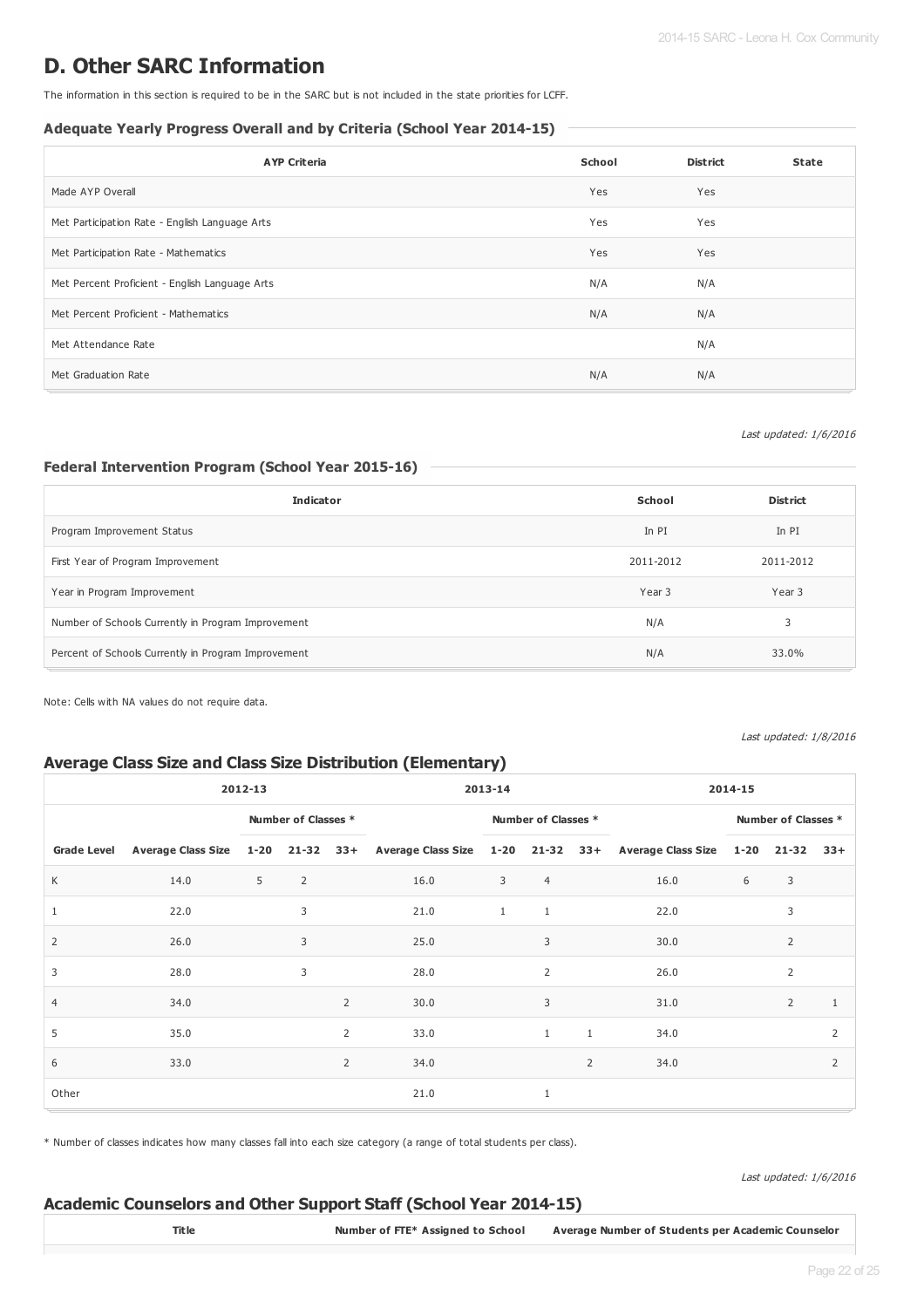2014-15 SARC - Leona H. Cox Community

| Academic Counselor                                  |     | ---------- |
|-----------------------------------------------------|-----|------------|
| Counselor (Social/Behavioral or Career Development) |     | N/A        |
| Library Media Teacher (librarian)                   |     | N/A        |
| Library Media Services Staff (paraprofessional)     |     | N/A        |
| Psychologist                                        | 1.0 | N/A        |
| Social Worker                                       |     | N/A        |
| Nurse                                               | 0.2 | N/A        |
| Speech/Language/Hearing Specialist                  | 3.0 | N/A        |
| Resource Specialist (non-teaching)                  | 1.0 | N/A        |
| Other                                               |     | N/A        |

Note: Cells with N/A values do not require data.

\*One Full Time Equivalent (FTE) equals one staff member working full time; one FTE could also represent two staff members who each work 50 percent of full time.

Last updated: 1/13/2016

# **Expenditures Per Pupil and School Site Teacher Salaries (Fiscal Year 2013-14)**

| Level                                            | <b>Total Expenditures Per</b><br><b>Pupil</b> | <b>Expenditures Per Pupil</b><br>(Supplemental/Restricted) | <b>Expenditures Per</b><br>Pupil<br>(Basic/Unrestricted) | <b>Average Teacher</b><br>Salary |
|--------------------------------------------------|-----------------------------------------------|------------------------------------------------------------|----------------------------------------------------------|----------------------------------|
| School Site                                      | \$8551.7                                      | \$2437.0                                                   | \$6114.6                                                 | \$72044.2                        |
| District                                         | N/A                                           | N/A                                                        | \$6027.0                                                 | \$71674.0                        |
| Percent Difference - School Site and<br>District | N/A                                           | N/A                                                        | 1.5%                                                     | 0.5%                             |
| State                                            | N/A                                           | N/A                                                        | \$5348.0                                                 | \$72993.0                        |
| Percent Difference - School Site and State       | N/A                                           | N/A                                                        | $- -$                                                    | $\hspace{0.05cm} -$              |

Note: Cells with N/A values do not require data.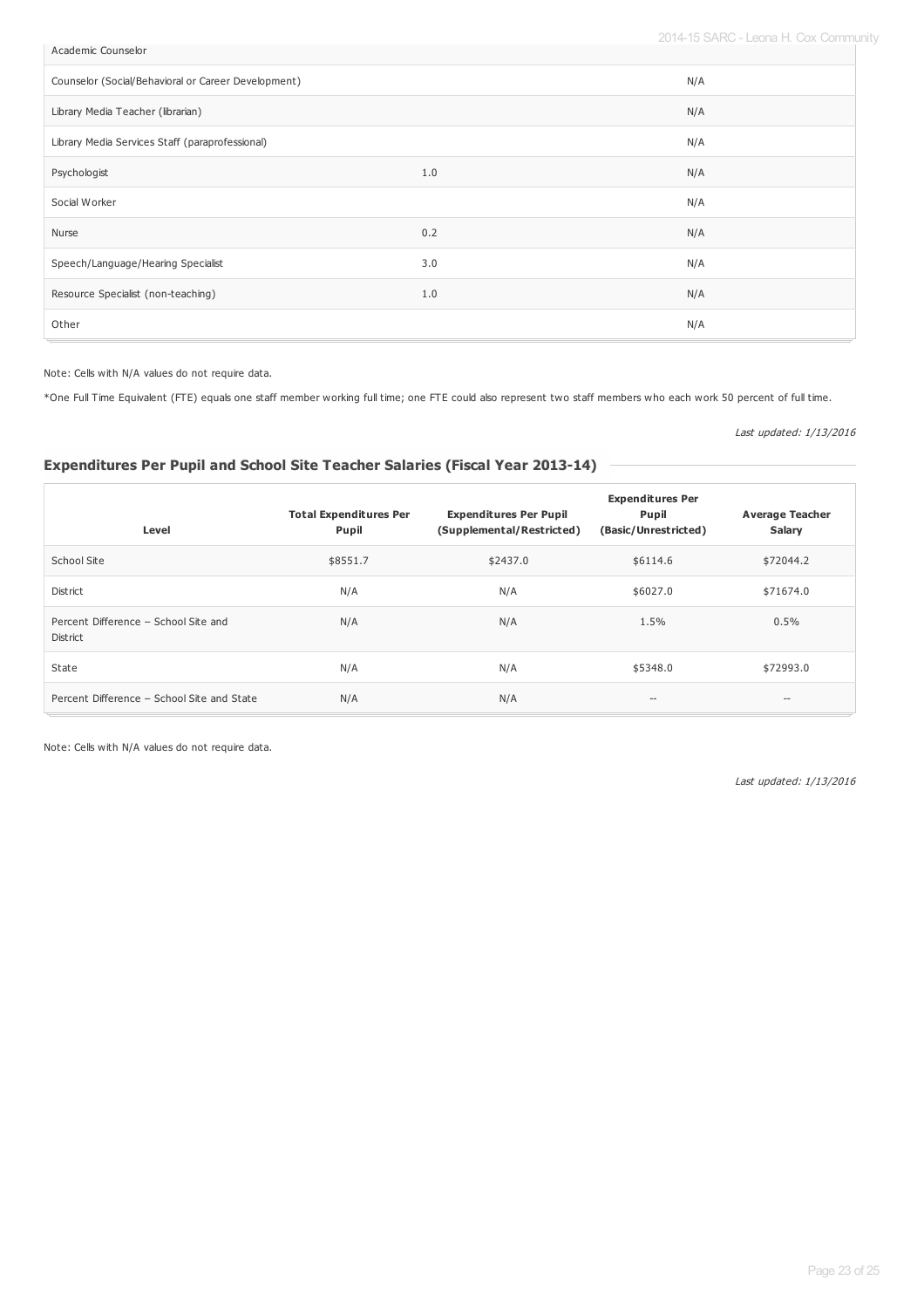- Gifted and Talented Education (GATE)
- Title I, Part A Educationally Disadvantaged Students
- Title II, Part A Teacher Quality & Class Size Reduction
- Title III, Part A Limited English Proficient (LEP)
- School and Library Improvement Grant (SIG)

Last updated: 1/8/2016

#### **Teacher and Administrative Salaries (Fiscal Year 2013-14)**

| Category                                      | <b>District Amount</b>             | <b>State Average For Districts In Same Category</b> |
|-----------------------------------------------|------------------------------------|-----------------------------------------------------|
| Beginning Teacher Salary                      | \$41,942                           | \$43,091                                            |
| Mid-Range Teacher Salary                      | \$65,245                           | \$70,247                                            |
| Highest Teacher Salary                        | \$86,533                           | \$89,152                                            |
| Average Principal Salary (Elementary)         | \$105,364                          | \$112,492                                           |
| Average Principal Salary (Middle)             | $--$                               | \$116,021                                           |
| Average Principal Salary (High)               | $\hspace{0.05cm}--\hspace{0.05cm}$ | \$117,511                                           |
| Superintendent Salary                         | \$161,724                          | \$192,072                                           |
| Percent of Budget for Teacher Salaries        | 38.0%                              | 41.0%                                               |
| Percent of Budget for Administrative Salaries | 6.0%                               | 6.0%                                                |

For detailed information on salaries, see the CDE Certificated Salaries & Benefits Web page at <http://www.cde.ca.gov/ds/fd/cs/> .